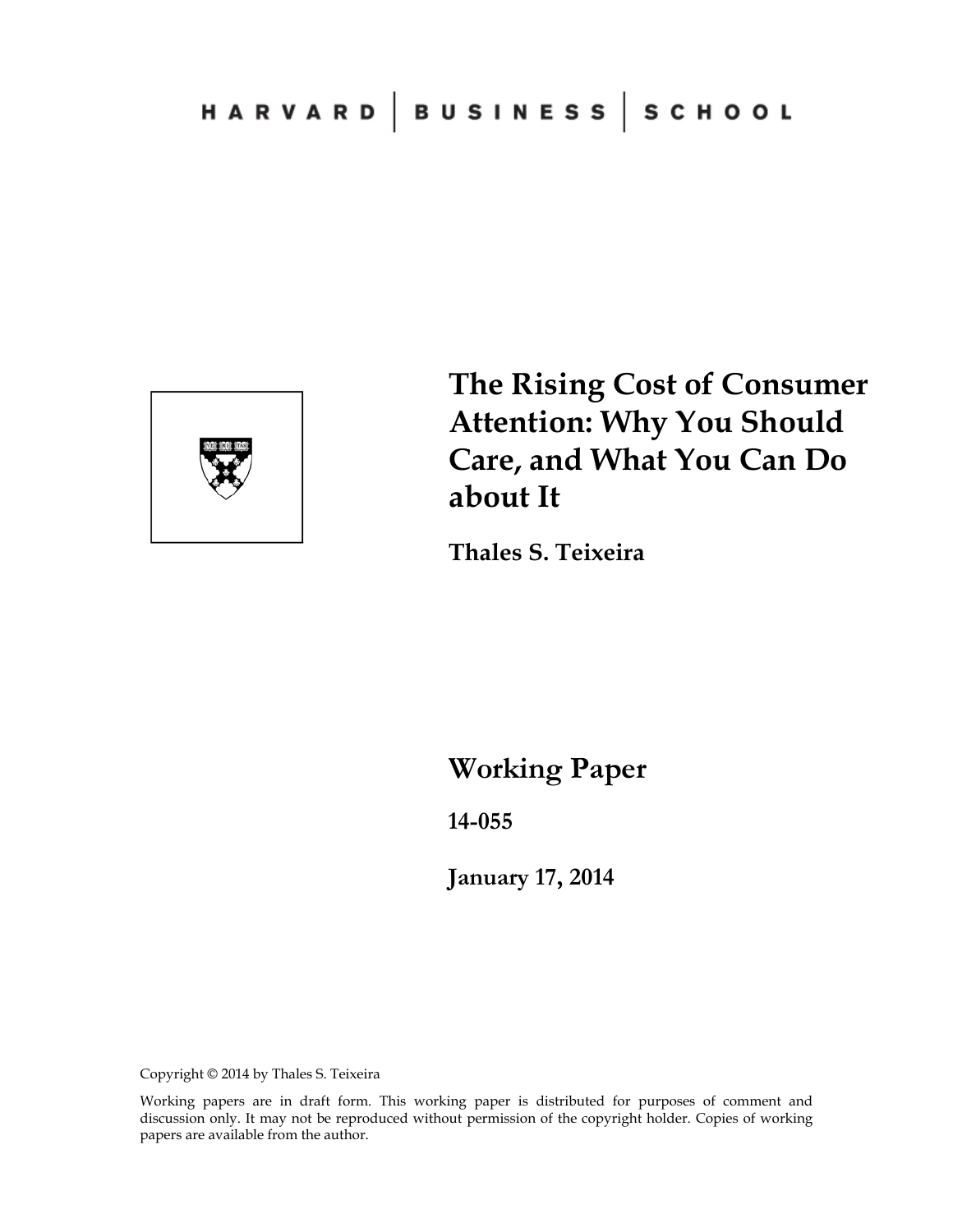The Rising Cost of Consumer Attention: Why You Should Care, and What You Can Do about It by Thales S. Teixeira, Harvard Business School

**Abstract:** Attention is a necessary ingredient for effective advertising. The market for consumer attention (or "eyeballs") has become so competitive that attention can be regarded as a currency. The rising cost of this ingredient in the marketplace is causing marketers to waste money on costly attention sources or reduce their investment in promoting their brands. Instead, they should be thinking about how to "buy" cheaper attention and how to use it more effectively. Research in the emerging field of the *Economics of Attention* shows how this can be achieved. Here, I argue that, irrespective of the means to attain it, attention always comes at a price. I also show that the cost of attention has increased dramatically (seven‐ to nine‐fold) in the last two decades. To counteract this trend I propose novel approaches to lower its cost or use attention more efficiently by adopting multitasker-tailored ads, Lean Advertising, and Viral Ad Symbiosis. To guide the choice of which approach to take, I propose the Attentioncontingent Advertising Strategy, a framework to match the most effective approach to the quality of attention contingently available. As the value of attention rises, marketers need to become better managers of attention. This paper is intended to help them in this regard.

#### **Attention as a main ingredient in advertising**

Attention is the allocation of mental resources, visual or cognitive, to visible or conceptual objects. Before consumers can be affected by advertising messages, they need to first be paying attention. Stories persist to this day that people can be influenced by ads without directly paying attention, but these are myths. For instance, the classic case suggested by James Vicary in 1957—that people who were exposed to subliminal (i.e., without noticing) advertising of Coca‐Cola and popcorn in a movie theater were more likely to buy these products after they left the theater—actually involved fabricated results [1]. Today, the academic community studying advertising agrees that some amount of attention is necessary for ads to even begin to have an impact on consumers. Further, greater attention generally leads to higher impact.

Understanding why and how advertising works is complicated by the fact that it is situation-specific. As with other forms of communication, it depends on the message, sender, receiver, medium, and context. Further, ads have multiple purposes, among them to build awareness, sell products, and fight off competition. Yet whether advertising beverages to teenagers over the Internet or steel pipes to contractors in trade magazines, three components are always present: ad content, attention, and persuasion. A simple model of how advertising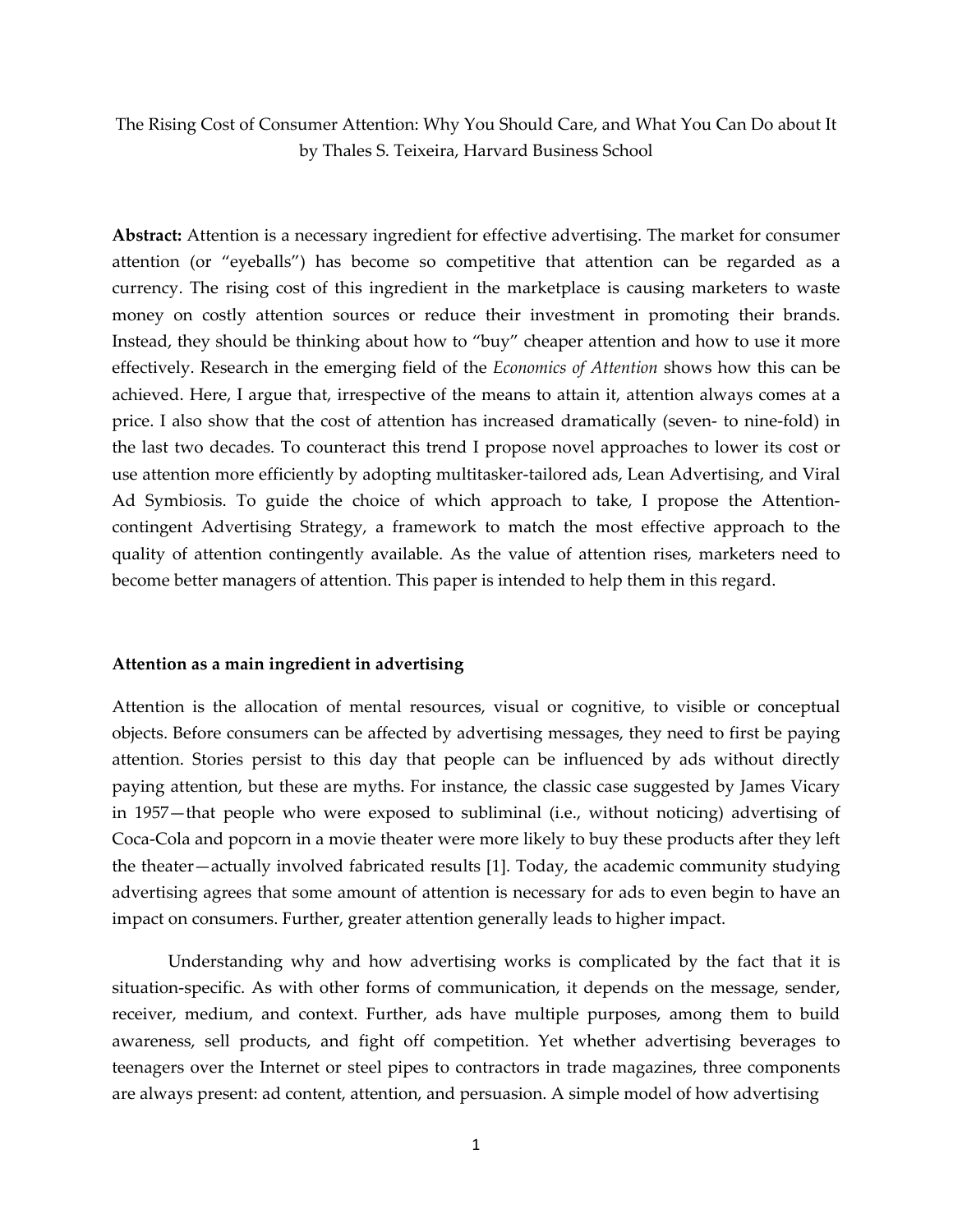works can be built by joining these components into two stages of conversion (see Exhibit 1). Advertisers first produce ad content, which needs to capture the consumer's attention. Once attention is captured, then the ads need to persuade, $\frac{1}{2}$  i.e., change the consumer's attitudes or behaviors regarding a product or brand. The two questions that advertisers always need to consider are how to cost-effectively capture



attention and how to convert attention into purchase behavior. Traditionally, marketers have been overly concerned with the latter question and not concerned enough with the former. Admittedly, most prior research in advertising has not helped much in this regard, as ad exposure has been forced upon consumers, assuming attention as a given. The reality is quite different. In this paper I elaborate on the questions in Exhibit 1, with emphasis on the importance of cost-effectively capturing attention to persuade.

Because consumers control, for the most part, where they allocate attention, marketers should address the first question by understanding what consumers are interested in learning about or experiencing. This should be a consumer‐focused stage. Otherwise, consumers may disregard the message even before it has a chance of being evaluated. As my research has shown, only after focusing on the consumer's interests, thereby securing attention, should advertisers focus on their own persuasion‐related goals. As a brand manager, putting your own interests before those of consumers is a sure way to get neglected in the marketplace. Consider an ad by Scapino, a clothing retailer in the Netherlands. In an effort to convey its various products at cheap prices, it showed a model switching between outfits with prices onscreen. The ad was skipped by 72% of Dutch viewers in a standard copy testing study. So, how can ads capture and retain attention?

# **Capturing attention in order to persuade**

There are two broad approaches to capturing attention in advertising: you can pay for it or you can earn it. The first option is what occurs when advertisers purchase media time, such as a 30‐ second TV spot, or space, such as a full page in a newspaper. Media companies have a good understanding of the size and composition of their audiences and can provide prices relative to these factors. Prices divided by audience size are commonly referred as CPMs (cost‐per‐mil, or thousand, impressions). When the audience is restricted to a subset of viewers, e.g., women

 $1<sup>1</sup>$  Economists refer to three roles of advertising ([2], [3]), persuasion (changes value of products), information (informs the value of products), and complementarity (adds value above and beyond that of products). I use the term

<sup>&</sup>quot;persuasion" broadly to refer to any of them, as I assume advertisers' intention is always to change perceived values.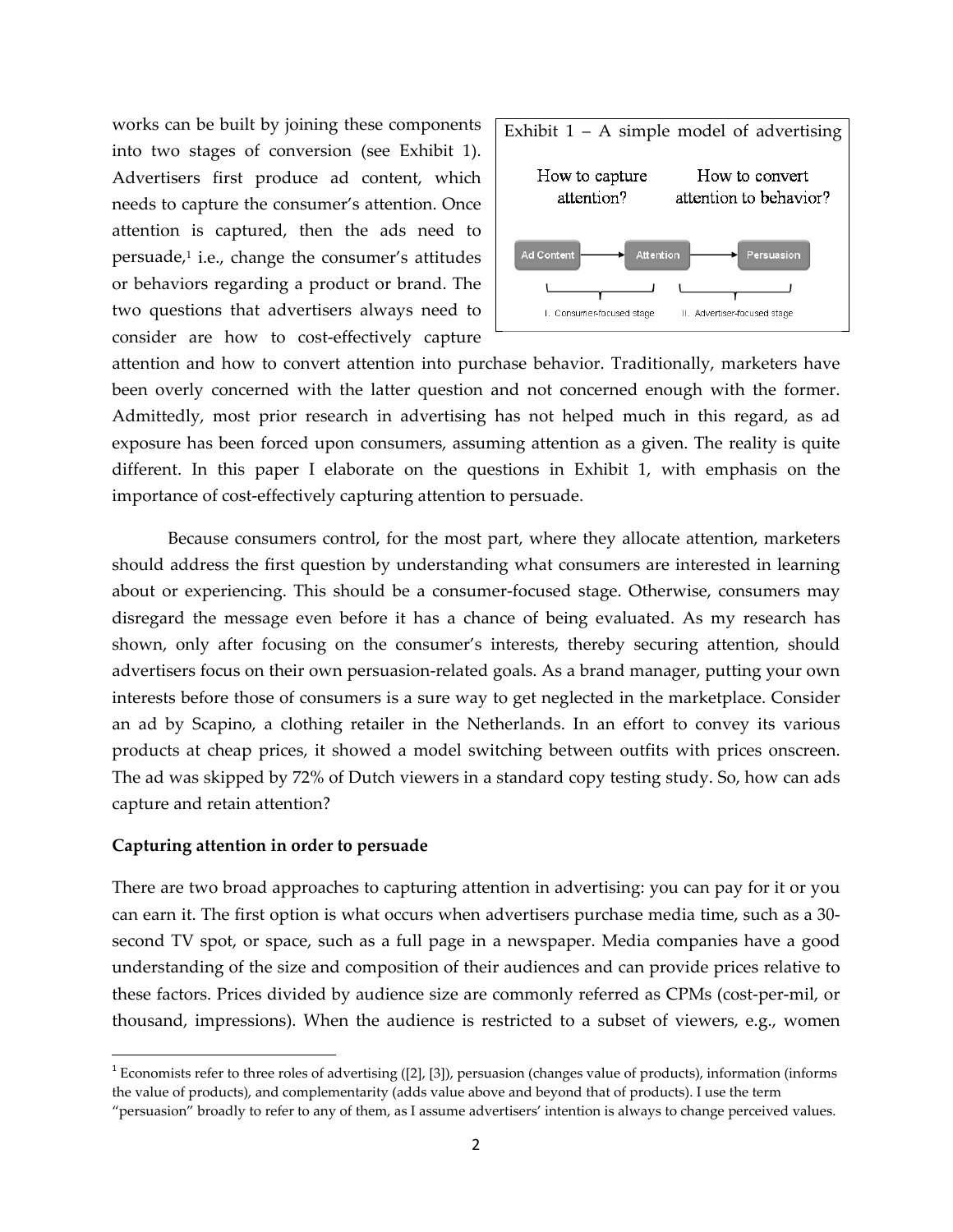younger than 25, they are referred to as TPMs (targeted CPM). Obviously, media firms don't actually sell attention; they sell access to an audience that provides the opportunity for advertisers to communicate. If TV viewers change the channel during commercials or flip through the ads in the newspaper, it is the advertiser's problem—media companies still charge for these potentially impressionable viewers. Going back to the Scapino example, it paid for 30 seconds but got only an average 13 seconds of attention from its viewers.

The second option is to earn attention without directly buying access to an audience. Instead of the advertiser going to the consumers, the opposite occurs. This is the case of organic search results on search engines such as Google and video ads uploaded on video repository websites such as YouTube. In this option, the content has to be compelling enough for consumers to actively seek out brand messages. Advertisers typically spend large sums of money to create such sought‐after websites and video content. Thus, regardless of the approach taken to capture it, attention always comes at a price.

How can brands create ads so compelling that consumers actively seek them out? This question will be addressed later on. Before that, let's go back to the first option, the traditional approach to advertising: buying attention from media publishers.

## **The cost of "buying" attention in the marketplace is rising**

The traditional measure of the cost of attention is the CPM or TPM. Television is one of the most desired media spaces for traditional advertising, particularly during primetime (weekdays 8 pm to 11 pm). The other is during the most viewed sports event on American television, the Super Bowl. The Super Bowl attracted more than 100 million viewers in 2013. Primetime television attracts, on average, five to 15 million viewers each night depending on the network and time. CPMs control for the difference in the number of viewers. In both of these media spaces advertising prices are, to a



great extent, efficiently set by supply and demand via auctions. Thus, the value of the attention captured by each media space is incorporated into its respective CPM. Exhibit 2 provides the CPMs for these options from 1966 to 2010. Two things are apparent. First, the values were quite similar until 1998, the year before the digital video recorder TiVo entered the market. After that the values diverged, with the cost to reach 1,000 viewers during the Super Bowl rising faster than that for primetime TV. Many factors might explain this discrepancy. One is that Super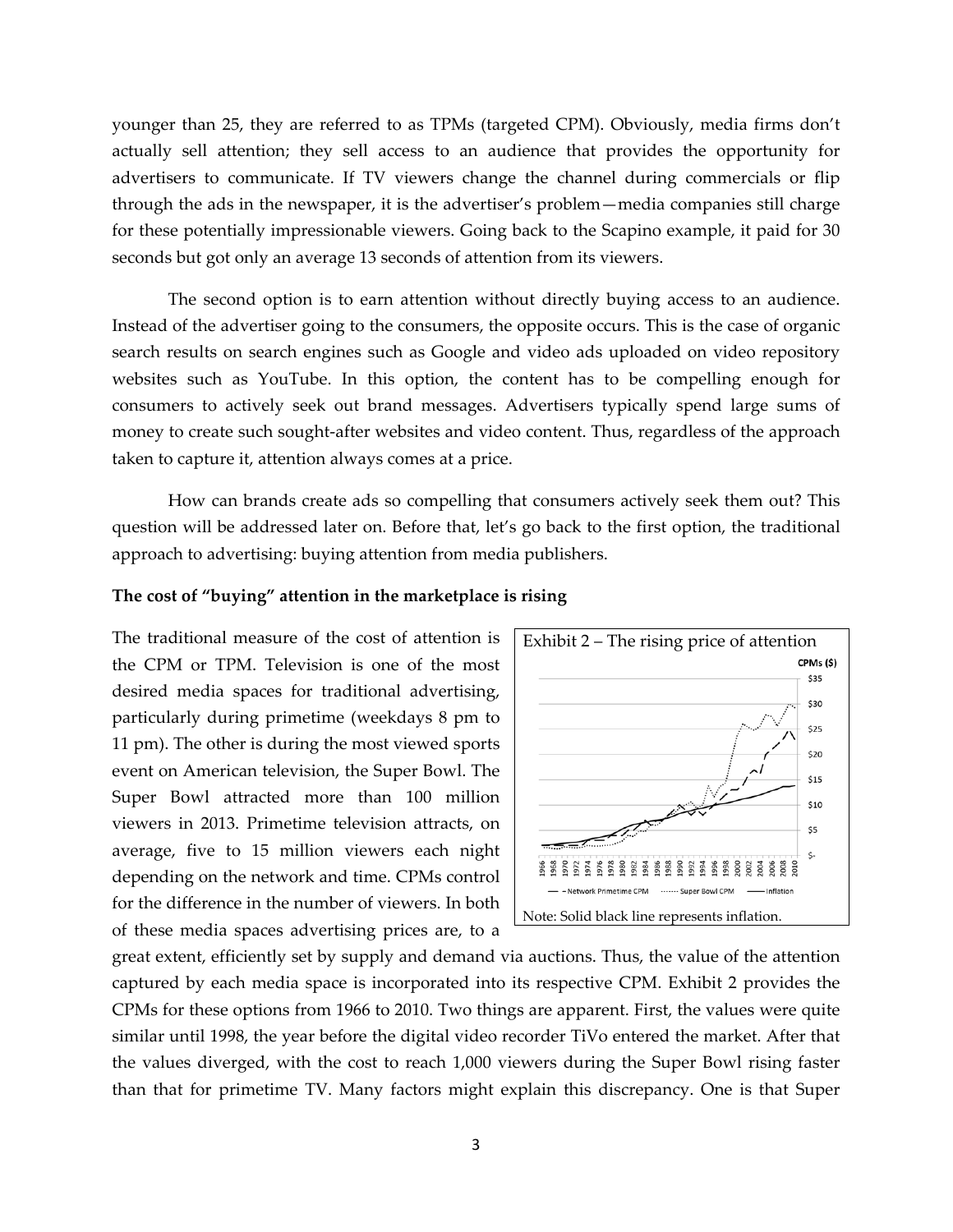Bowl viewers are more desirable than primetime TV viewers. However, even if comparing the TPMs for the same target demographics, we see a similar price differential.

What explains this difference? Shouldn't the cost for an opportunity to show a 30-second ad to a TV viewer during the Super Bowl be the same as when an identical viewer is watching primetime TV? A possible explanation is that there are some brands with deeper pockets that can afford to bid higher to advertise on the Super Bowl and benefit from the PR and other intangible benefits associated with the event. However, considerable CPM differences exist across sports events, sitcoms, and dramas within or across networks. Recalling the advertising model in Figure 1, the more attention the ad gets, the more persuasion is likely to occur. Thus, better-quality attention has higher market value. And the market has spoken, as brands are willing to pay a premium in the Super Bowl for each viewer's heightened attention. Possibly due to the hype surrounding the ads, quality of attention is "baked into" Super Bowl ad prices.

The other noteworthy pattern in Exhibit 2 is that both CPMs have been rising for decades and, since the mid‐1990s, faster than inflation. While this graph only shows two cases, notably among the most expensive media available, this pattern is not an exception. The rise in CPMs for premium content (broadcast TV, major magazines, online portals) has followed a similar path. Interestingly, higher prices did not reduce TV's share of media spending among U.S. brands until the mid‐1990s (see [4]). Why such sharp price increases? Basic economic thinking dictates that the price of a good rises when demand grows faster than supply. Competition is definitely rising. More companies are now advertising on TV than ever before, and each company has more products and brands to show to consumers. In 2013, the average American was exposed to about 52,000 TV commercials. In summary, the price of attention is rising because demand for attention is outpacing its supply. But what about the quality of this "product," i.e., attention per viewer? Has it changed?

#### **Consumers are allocating less attention to ads**

Attention has two dimensions: intensity and duration. Intensity is a measure of the quality of attention during an interval, while duration refers to its quantity. The latter is considerably easier to measure than the former. How does one measure quality (versus quantity) of attention? In a lab setting, eye‐tracking technology now allows researchers to indirectly measure quality of attention to specific objects such as product packaging (see [5]) by combining gaze location and duration. Outside a lab setting, attention duration is the proxy used for measuring its quality. Duration, however, is not a good proxy for attention. (I drive my car to work and it takes me about the same time every day. But sometimes I pay high attention to driving and, at others, my mind wanders and I admittedly pay considerably less attention.) Measuring the intensity with which viewers pay attention to advertising is challenging, as it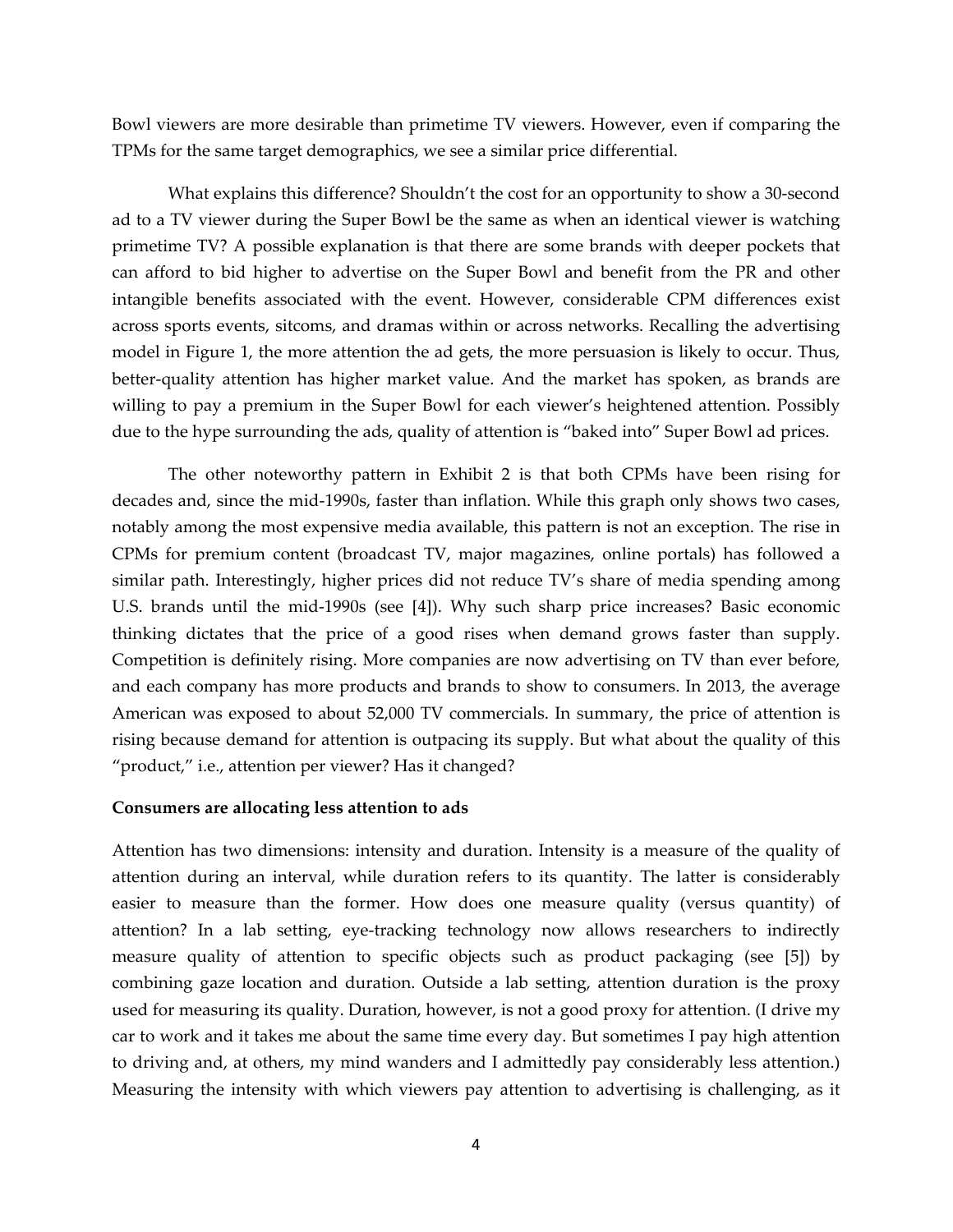depends on each person, ad, brand, and context. An alternative is to use the viewer's decision of whether to watch the ad as a proxy for her willingness to dedicate heightened attention to it.

Using research by others published up to 2000 and my own research since 2009, I was able to compare the trend in ad‐skipping rates (i.e., the percentage of ads viewed completely divided by the total number of ads shown) across a variety of populations, ads, and brands (a caveat is that different researchers used slightly different metrics of ad avoidance). Until 1992, all ads not skipped due to channel changing were considered viewed, or fully attended to. But since viewers might not be looking directly at the TV screen, my research incorporated eye‐tracking technology to



account for this (see [6]). Figure 3 shows that the percentage of ads considered fully viewed and getting high attention has decreased dramatically, from 97% in the early 1990s to less than 20% today (note: time is not strictly ordered as studies overlap in time of data collection or publication). This finding coincides with other market research showing that people are paying less attention to TV ads, either by changing channels with a remote, skipping with a DVR, or just mentally tuning out by the act of multitasking.

#### **Why are consumers losing interest in viewing ads?**

Academics and industry specialists have proposed many explanations as to why consumers are devoting less attention to ads. Among them is that of ad clutter (consumers are exposed to too many ads nowadays), distrust (consumers have lost faith in the truthfulness of ad messages), short attention span (consumers don't have the ability or motivation to attend to long ads), and media proliferation (consumers have more channels from which to choose). Although these factors might be playing a role, they cannot fully explain the sharp decrease in attention over the past two decades, as seen in Exhibit 3. There has always been high ad clutter. Complaints about excessive amounts of competing ads date back to as early as 1759 (no, this is not a typo!) when a newspaper copywriter named Dr. Johnson said, "Advertisements are now so numerous that they are very negligently perused." As for trust, research by Nielsen [7] shows that the level of trust in TV ads has stayed relatively constant, even slightly increasing from 2007 to 2013. And while the Internet may have helped to shorten our attention spans, the duration of TV ads has changed in response. In the 1950s and 1960s the standard length of a broadcast network TV ad was 60 seconds. By the 1970s and 1980s, 30 seconds became the norm. And by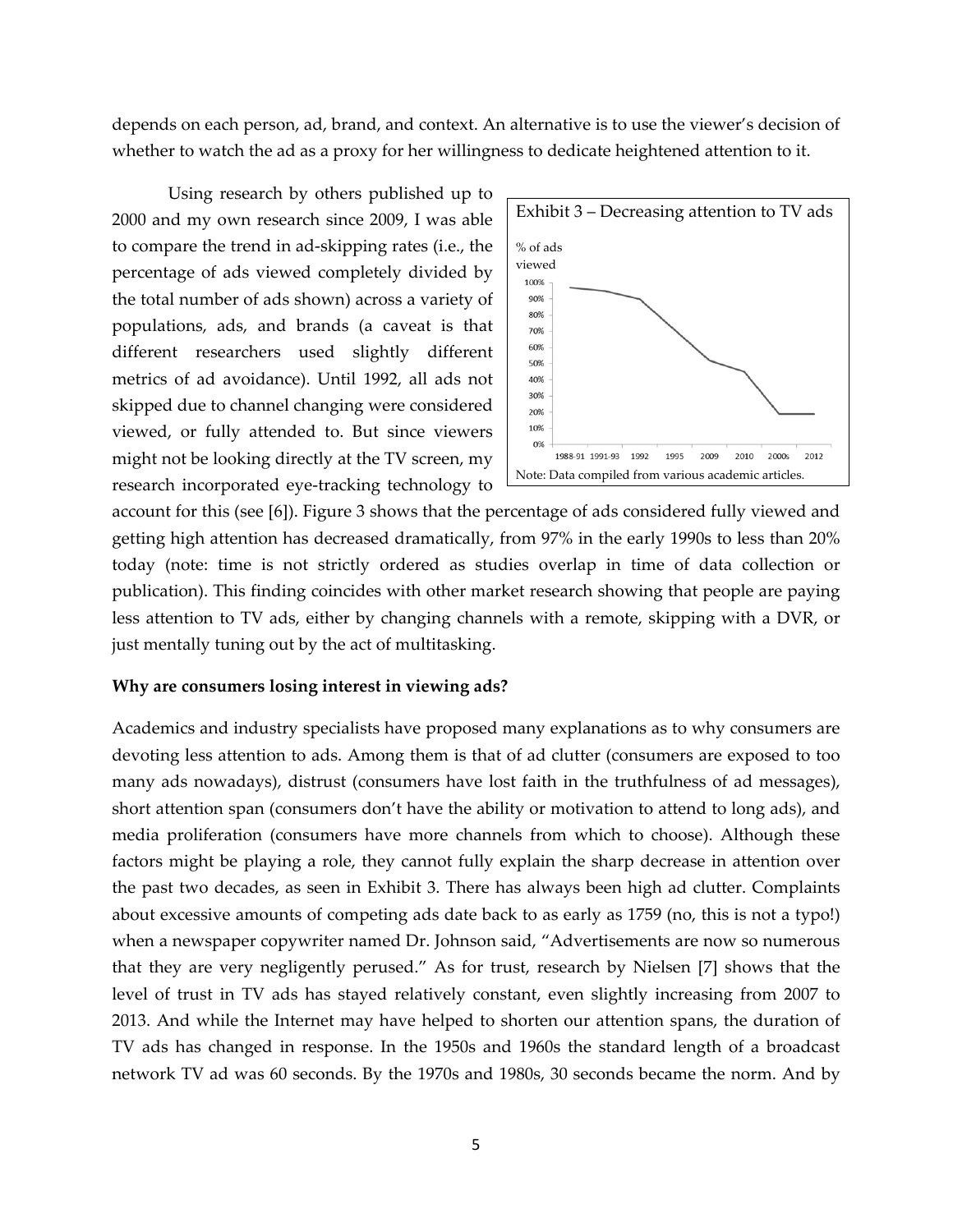2005, one‐third of all TV ads were only 15 seconds long [8]. Finally, even in years when the number of TV channels remained constant, there were reductions in attention to TV ads.

These proposed explanations revolve around the assumption that consumers don't *want* to pay attention to ads as much as they did in the past. In that sense, recent technologies such as DVRs simply enable consumers' desire to avoid ads, and are not the root cause. But marketing is about needs and wants. Could it be that consumers just don't *need* to pay attention to ads anymore? I explore this possibility next.

There are two distinct classes of ad content that can provide value to viewers: information and entertainment. Information consists of facts about the brand, product, price, availability, etc. Entertainment provides content that is playful, lively, amusing, imaginative, or clever, so as to make the ad pleasant to view. Early TV commercials were predominantly informative in nature with little to no entertainment content. For example, the first‐ever TV commercial in the U.S. presented a Bulova wristwatch, simply showing the time. The wave of TV ads that followed in the 1950s informed viewers of a series of new products such as powdered detergent, cereal in a flake format, instant coffee, and countless new electrical kitchen appliances. Even manufacturers of seemingly non‐novel products utilized informative ads to differentiate themselves: Dove soap was made out of "1/4 cream" whereas Ivory's was made to "99 and 44/100% purity."

By the late 1990s and early 2000s, when the commercial Internet exploded with websites, there was a notable decrease in attention to TV and other mass media advertisements (note: there was still an increase in TV viewing time during this period). This is not a coincidence. In the past, one of the reasons consumers spent time viewing ads was to gather information to make better purchase decisions. With the increase in the use of the Internet and its informationrich brand websites, the need to rely on TV ads to provide this information decreased. Incidentally, in the span of 20 years, between 1992 and 2012, the correlation between the number of active commercial websites (.com domains) and TV commercial avoidance is ‐0.92, possibly due in part to spurious correlation, but interesting nonetheless. Today, virtually all companies, big or small, have a website. It costs only a few dollars per month to maintain a web domain and only a few thousand more to build a corporate website. Customers can find any information they want on a company's products, prices, availability, and more. Even if consumers do not want the information provided by the brand's own site, they can use a search engine to get information from other sources—and that is what they have been doing. For example, in an average month, 30 times more people Google "Ford" than visit www.ford.com [9]. Webpages have, in effect, replaced the informative value of advertising. This is a more customized, quick, and easy way to get brand or product information. It is also on‐demand, meaning consumers don't have to use their limited and untrustworthy memory to store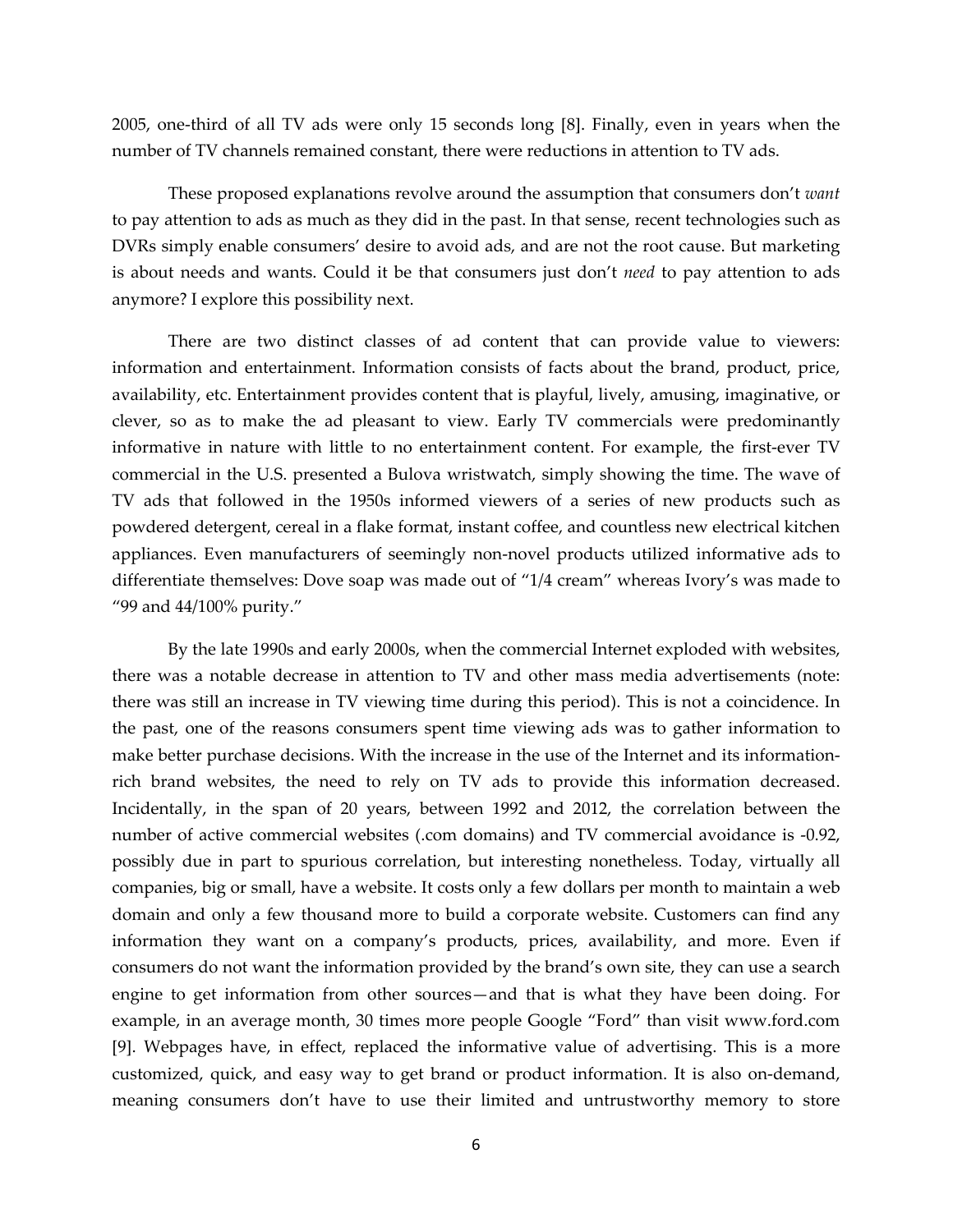information encoded during ad viewing. With the Internet, consumers no longer require ads to satisfy their need for product information.

If there is little value of information in ads, what is left that viewers might need or want from ads? The only other class of content that advertisers can use is entertainment. In the last two decades, TV commercials have become more entertaining and less informative. I conducted a quick content analysis of a random sample of 60 TV ads from the 1950s to the 2000s and found that the percentage of the ad's time dedicated purely to entertainment in the beginning of ads (prior to any mention of the brand, product, or other related information) was about 13% from the 1950s until the 1980s. By



the 2000s, the ad's time used for "pre‐information entertainment" had jumped to 38% (see Exhibit 4), with a corresponding increase in variance.

As consumers stopped attending to advertisements for their product information needs and started accessing the web in their own terms, advertisers responded by making ads less informative and more entertaining. But why would consumers pay more attention to entertaining ads? Do they have a need for the entertainment that advertisers can provide and that the Internet cannot? Why not go online for one's entertainment needs as well? Will entertainment in ads solve the lack‐of‐attention problem? More importantly, can advertisers successfully persuade using mainly entertainment? These are still unanswered questions. The reality is that creating entertaining ads has been one of the main strategies used by a variety of brands, from consumer goods to industrial products, to counteract the loss of attention in advertising. This trend also helps to explain why the market has pushed Super Bowl ad prices to such heights. How to use entertainment in advertisements will be discussed later. For now, we stick to the main fact: the quality of attention is decreasing as its price is rising. But is this a significant problem?

# **The magnitude of the problem**

The cost of buying attention has been rising quickly and consistently in the past decades while the quality of attention purchased has been decreasing at an even greater pace. By not taking quality into account, CPMs only reflect the quantity of attention (i.e., views). A better measure of the true cost of attention incorporates both aspects, in the form of completed views (in the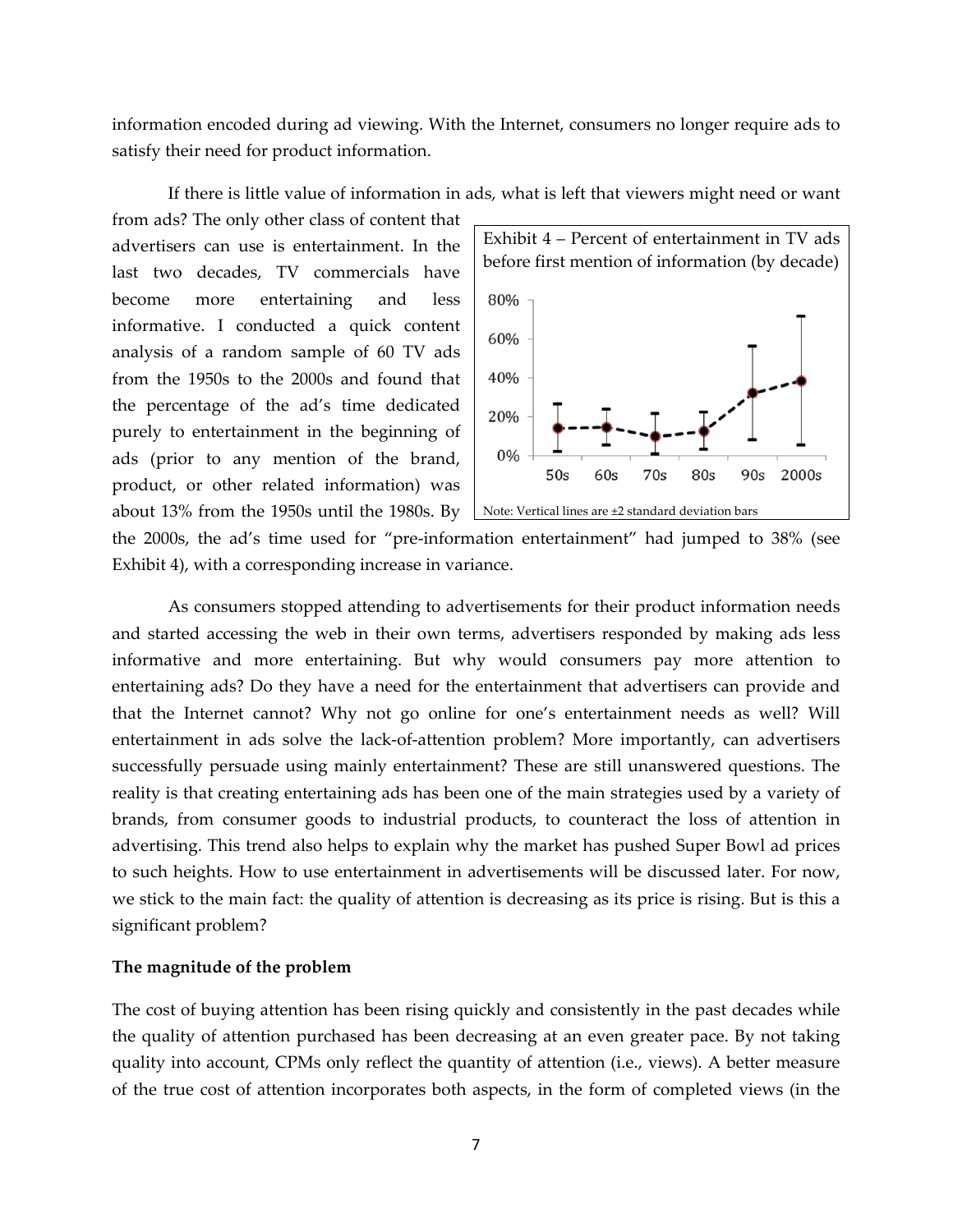case of video ads) as well as number of viewers and total minutes viewed. The formula in Exhibit 5 does that. Using it to account for the fact that a larger number of people exposed to the

ad simply do not pay attention to it (assuming those who skipped the ad have no value to advertisers), we find that the effective CPM (eCPM) in 1990 would be around \$18 (=\$17/95%)

| Exhibit $5$ – Formula to calculate the effective cost per                                                           |  |                           |  |  |  |  |  |  |  |
|---------------------------------------------------------------------------------------------------------------------|--|---------------------------|--|--|--|--|--|--|--|
| thousand impressions for video ads                                                                                  |  |                           |  |  |  |  |  |  |  |
| Effective CPM = $\frac{\text{Views}}{1000} \times \text{Completion Rate} \times \frac{\text{Length (in sec.)}}{30}$ |  | <b>Media Cost (in \$)</b> |  |  |  |  |  |  |  |

in 2013 dollars, whereas it would range from \$132 (=\$25/19%) for primetime to \$163 (=\$31/19%) for the Super Bowl in 2013, a seven- to nine-fold increase in only two decades, even after accounting for inflation. In comparison, the average inflation-adjusted CMO and other C-suite compensation packages in large U.S. firms during that period increased between four‐ and six‐ fold, which is considered by some to be a remarkable rise (see [10]). How have companies been coping with this dramatic increase in the cost to advertise?

## **What companies have been doing about it**

Marketing managers are generally aware that the cost to advertise has been rising due to higher media costs. My experience with talking with them, however, is that many are not fully aware of the extent of this seven‐ to nine‐fold rise because they don't fully observe the reduction in the *quality* of the attention purchased. This is partly due to the fact that some media measurement companies tend to underreport ad avoidance rates and inflate the number of ads viewed. This can be done by not discounting when people have their TV sets on but are not actively watching it, for example. In 2008, Nielsen reported that of the people who watched programs across a variety of TV channels, between 83% and 96% of the ads were also fully watched (see [11]). Do you recall spending the time to watch these 45,000 ads that you supposedly saw last per year? Similarly, despite being paid for, an estimated 46% of online display ads are never seen by anyone because they never appear in the visible portion of the web browser [12].

In response to higher advertising costs and lower attention, marketing executives have had to rethink how they secure their marketing budget and allocate it across several demand‐ generation activities, not just advertising. Many have delegated the attention problem to their advertising agencies, which have often approached the challenge by reducing the amount of information in ads and increasing entertainment, as discussed earlier. Yet the major challenge is that CMOs are being required to prove the return of their investments in marketing activities. According to a 2009 survey, this was the top priority for CMOs of U.S. firms. To increase their budget, they have to persuade the CEO, the CFO, and the board that their efforts pay off. How does this work?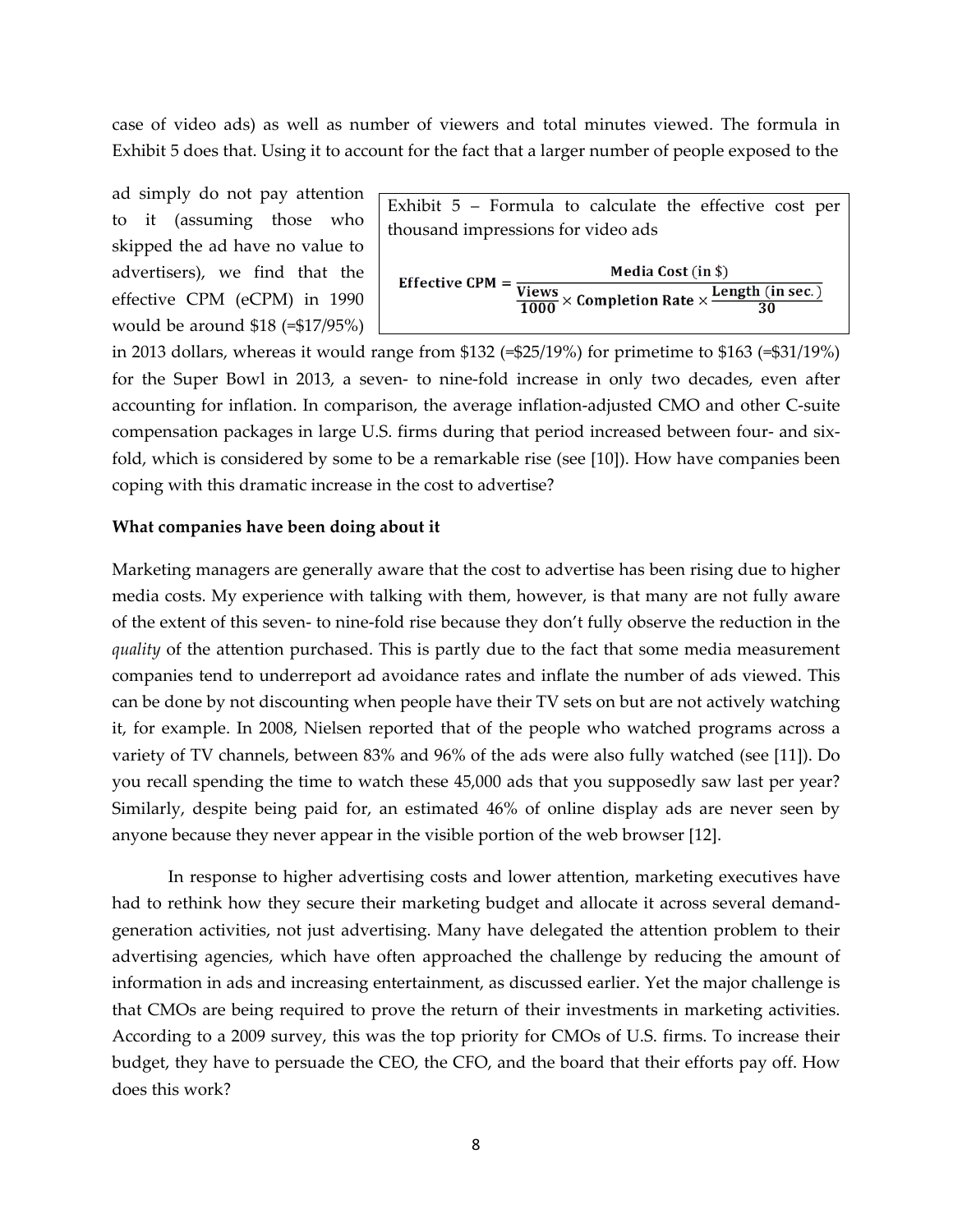In most large firms the CMO proposes and defends the marketing budget, the CFO scrutinizes and allocates the budget, and the CEO oversees the negotiation process and ultimately approves the budget (for details, see [13]). CFOs are notoriously skeptical of the demand‐generation activities coordinated by CMOs, argues a recent McKinsey study ([14]), particularly those concerning advertising. According to the authors, the lack of data and lack of rigorous analytical approach, which are present in only a third of proposed marketing campaigns, contributes to constant tension during the budgeting process. In many companies, the solution is that budgeting is often done by incrementally changing the resource allocation based on prior years ([15]). In that line, many companies follow a historic marketing‐to‐sales ratio, which is increased or decreased depending on various circumstances, such as the company's growth needs and the return on investment (ROI) of past or intended marketing campaigns. Sometimes CMOs are granted a higher budget, and sometimes they aren't.

CMOs that are given a higher marketing budget typically either use the money to advertise more to compensate for the decreasing effectiveness of advertising or allocate money toward other forms of acquiring customers. The problem with the first option is that it becomes increasingly hard for CMOs to show that the return justifies the investment. An increasing effective cost as shown by the eCPM implies that the ROI of advertising is decreasing, all other things equal. In general, higher budgets invested in marketing activities with steadily decreasing effectiveness are bound to eventually halt the budget increase. Further, the collective effect of companies spending more to capture a fixed supply of attention can only increase prices even more in the marketplace. At the same time, attention quality suffers as more money spent by more advertisers means more "shouting" in the marketplace. Consumers in turn respond by covering their eyes and ears more often. In essence, prices drive budgets, which drive prices, which create more inefficiencies in the usage of attention, until budgets can't keep up the pace and stop growing in absolute terms or relative to sales.

One alternative to the downward spiraling of advertising effectiveness is to shift spending into consumer promotions. Instead of providing information on the value of products, these promotions generate demand by providing a better deal than the competition. The most popular forms of this are coupons, daily deals (e.g., Groupon), rebates, and short‐ term price discounts. While consumers have grown tired of ads, they still love a

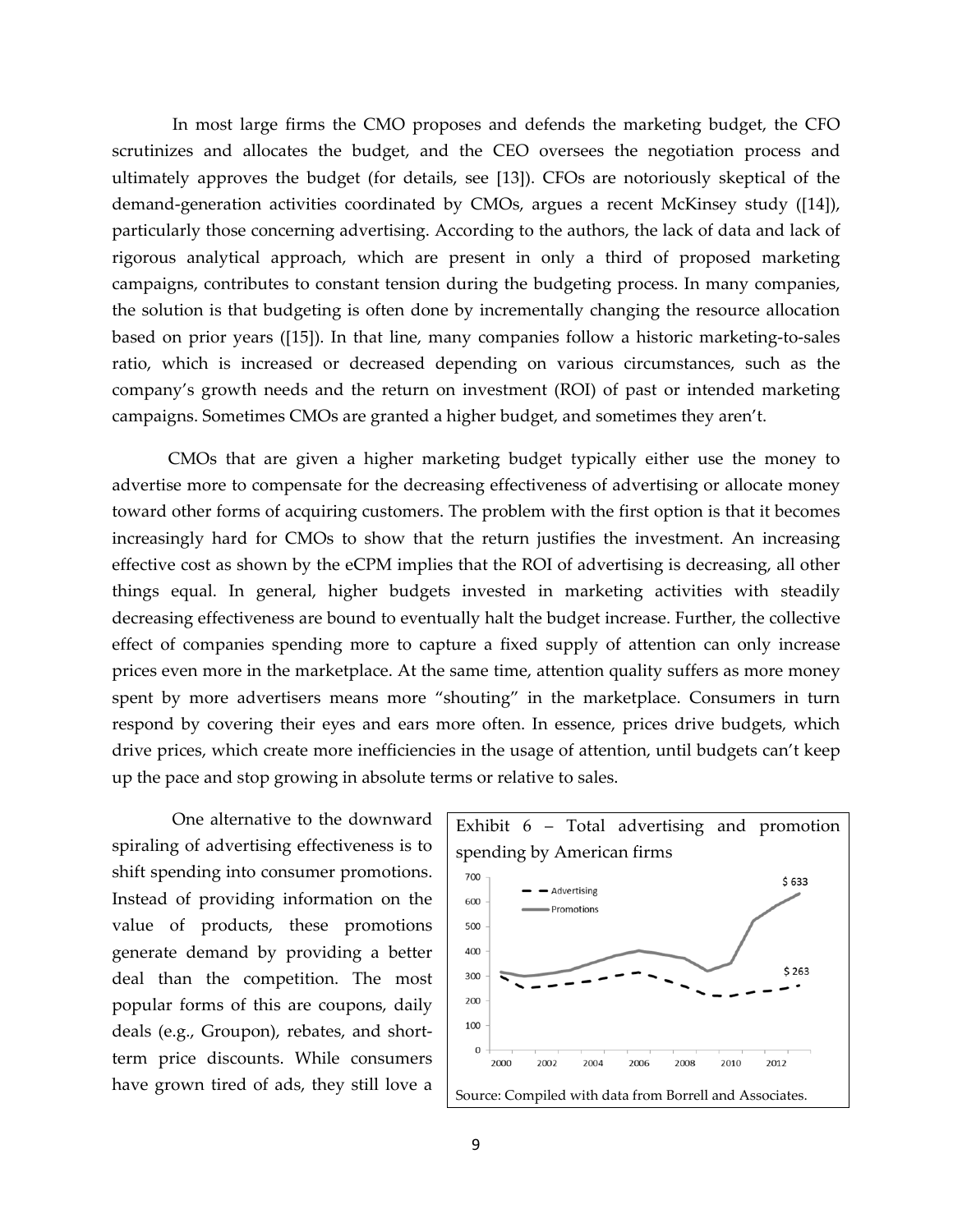deal—and marketers have responded. Data shows that in the U.S. promotion spending relative to advertising spending has been rising, particularly in the past three years (see Exhibit 6). Whereas American companies spent approximately equal amounts on adverting and on promotions in 2000, around \$300 billion each, by 2013 spending on promotions was almost 2.5 times larger than on advertising. Much of this growth occurred from 2010 to 2011, coinciding with the fast growth of online daily deal websites such as Groupon and Living Social. These and 2,000 other similar websites allow local and national businesses to offer discounts as high as 50% off the original price directly to consumers and with low operational costs (e.g., no need to create marketing material, provide logistics, or negotiate with retailers).

Is spending on consumer promotions a bad thing? No, as promotions can have a positive and measureable impact on short‐term sales ([16], [17]). Marketers who implement new data and analytics initiatives tend to initially focus on the low‐hanging fruit of pursuing a spike in sales. One approach has been to allocate resources toward promotional activities to meet their sales goal. This also helps the CMO secure a higher marketing budget in the next year. Yet, in talks with major consumer packaged goods companies, I learned that the majority are not happy with the long-term prospects of increased promotion spending. Among the reasons given were that most promotion spending does not carry over into future sales, nor does it build brand equity. Academic researchers of sales promotions have warned us about these downsides for years (e.g., [16], [18]). As soon as promotion spending stops, sales tend to quickly dip in response, something that doesn't tend to happen with advertising spending (see [19]).

What happens if CMOs are not given a higher budget? If this is the case, for that year they are oftentimes tempted to reallocate some of the marketing budget away from advertising and into consumer promotions. And since, in many cases, a consumer promotion is not an outof‐pocket expense, but a discount over regular prices, marketing budgets don't need to increase for CMOs to invest more in promotions than in advertising. CMOs may still choose to keep the portion allocated to advertising constant. In this scenario, there is often a pursuit of more engaging media (e.g., social network sites) and/or engaging content (e.g., entertainment) to advertise. However, the sustainability of these practices is questionable, as they are not impervious to increases in the price and decreases in the quality of attention either.

If spending more on advertising to compensate for lower effectiveness only propagates the problem, and switching from advertising to promotions has adverse effects on profits in the short term and on sales in the long term, then how should marketers respond to the increasing cost of attention in the market?

## **The solution: An Attention‐contingent Advertising Strategy**

Attention is a scarce and increasingly expensive resource and, as such, should be well managed.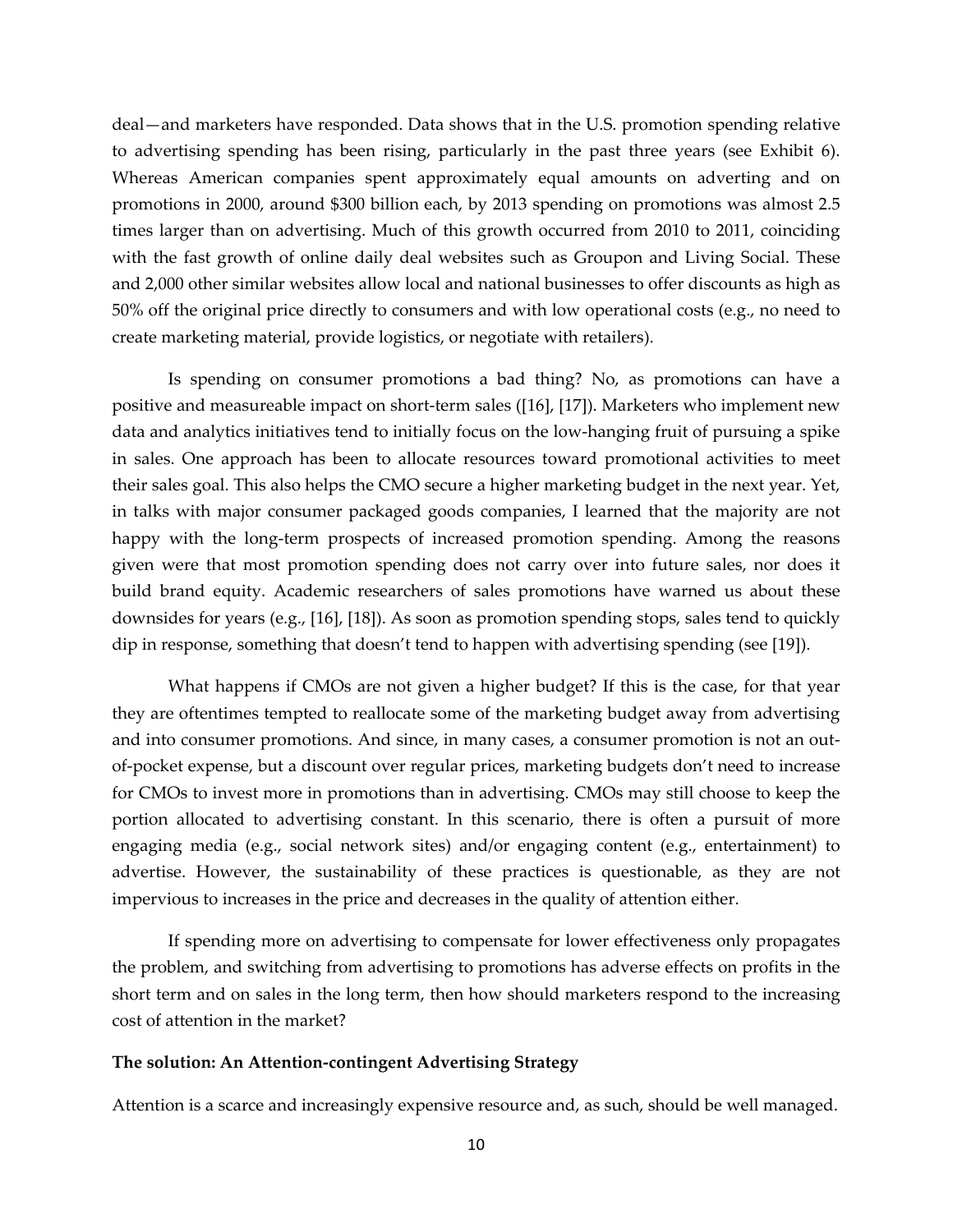Use too much and you risk paying a hefty price. Use too little or waste it and you risk not obtaining the desired persuasion effects. The best way to achieve this balance is by tailoring the right advertising strategy to the appropriate level of attention available so as to increase an ad campaign's success rate without dramatically increasing the cost.

The Attention‐contingent Advertising Strategy (ACAS) is intended to do just that. ACAS involves four steps. First, marketing executives should define the purpose of their marketing communication. This will inform the quality of attention that is necessary. Second, with the help of partners such as media agencies, marketing managers should determine the available quality of attention based on the target market and media characteristics. If there is a discrepancy between the necessary and the available quality of attention, marketers should secure higher budgets to buy additional attention. Otherwise ad content will have to bear the burden of accomplishing this. Third, marketers need to choose the appropriate advertising strategy to match the quality of attention (i.e., the contingency) available. Exhibit 7 shows how the matching process between attention-contingency and advertising strategy is done. These three steps can be regarded as the attention management portion of advertising and are exemplified in a Harvard Business School case study that I wrote on Pepsi [20]). The final step is to create the ad content, which should be delegated to the firm's advertising agency or creative department. Others have done extensive prior work on how to manage the process of creativity (see [21]). But before creating ads, the attention contingency has to be determined.



In simple terms, there are four attention contingencies. In the case of full and undivided attention, the focus should be on persuasion. Here, traditional ads such as those that focus on visual imagery still work quite well. In the case of partial and divided attention, where viewers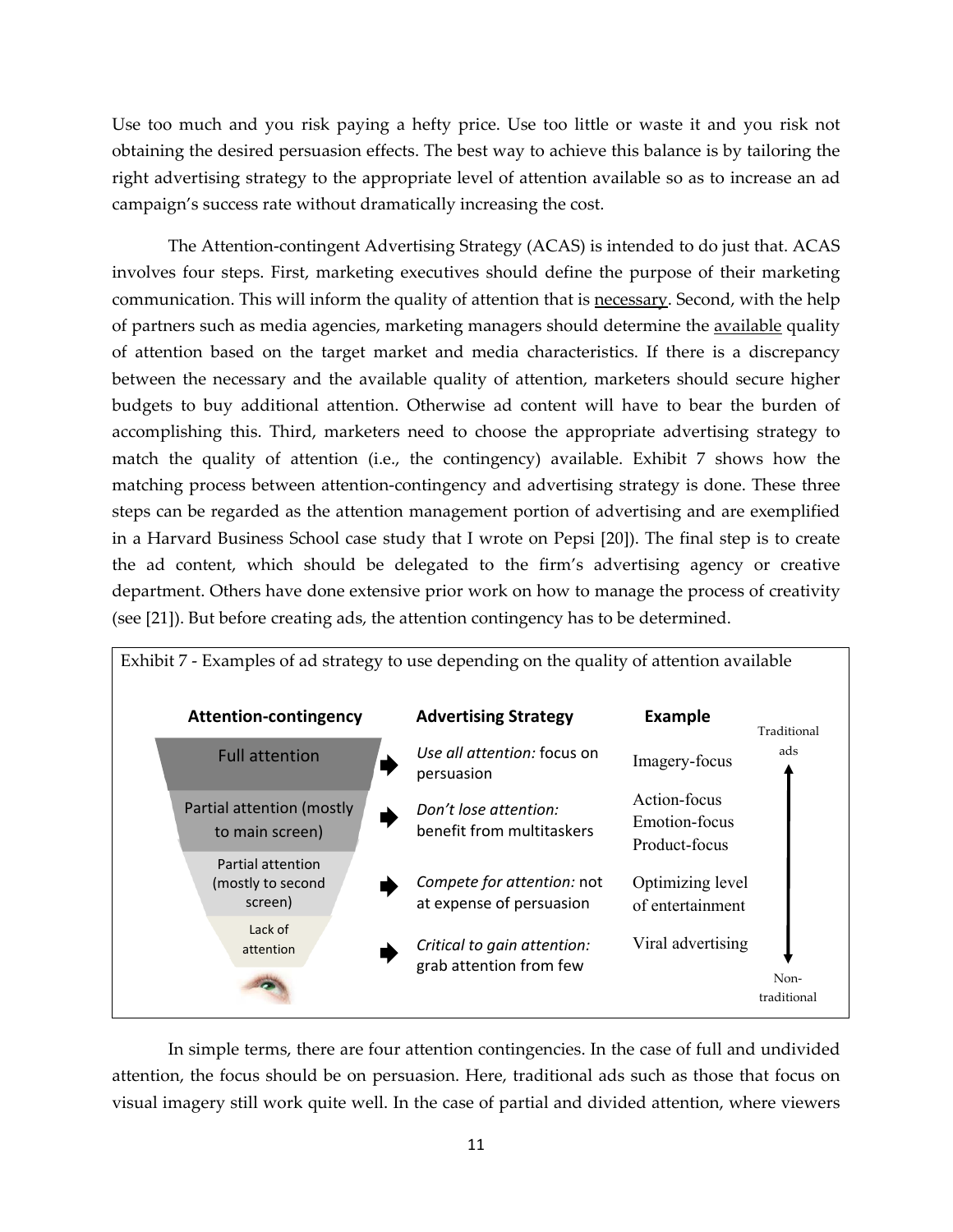are exposed to excessive advertising in their primary media of choice, it is important not to lose consumer attention. The focus should primarily be on triggering immediate actions and emotions, with less focus on the product, particularly among consumers who are multitasking. In cases where attention to the advertised medium is also divided but secondary, mostly going toward another (e.g., primary) screen, winning the competition for attention becomes the main focus of the ad. Entertainment can achieve this. Just make sure not to overdo it, as too much entertainment may reduce persuasion. Lastly, in the case of near or complete lack of attention by the majority of consumers, the best approach is to grab attention from a small subset of those individuals who are still paying attention. Once this is achieved, use them to collect attention from others via viral sharing. The ACAS framework assures that the most important resource, consumer attention, is not wasted in the process of communicating with consumers.

But exactly how is this accomplished? Next I explain how these four attention contingencies can be dealt with more cost effectively, using one of three options. The first option, which applies to all attention contingencies, is to buy cheaper attention. The second option, which applies to partial attention contingencies, is to use low‐quality attention more efficiently. The third option is to use content to increase the quality of attention available, which is particularly critical in the contingencies of very low or complete lack of attention.

# **Option 1: Use Lean Advertising principles to buy cheaper attention**

Paid media, particularly television but also online video, can be a very expensive means to buy attention when measured using the eCPM formula. An ad campaign involves two tasks: content creation and distribution. Over the years, I've found multiple examples of brands that have produced and distributed successful campaigns for 10% or even 1% of what they would have spent using traditional ad agencies and paid mass media. Instead of just providing examples from brands that have succeeded once, which could be hard to replicate, I've studied the underlying processes of these non‐traditional approaches to advertising.

The result of this work is a framework to help marketers conceptualize the options available to them for creating and distributing ad content at a fraction of the cost of using traditional TV commercials made by advertising agencies. This framework, which I call "lean advertising*,*" categorizes two approaches to creating and two to distributing online video ads. For both pairs of options, firms looking to cut costs can take a do-it-yourself (DIY) approach or outsource to lower-cost firms. The term "lean" is used to describe quick and low-cost, not lowvalue, approaches to advertising2.

 $2$  The term "lean" has been used before as in lean manufacturing (Toyota), lean start-up (Eric Reis), and lean marketing (Das Narayandas), and is used here in a slightly different manner.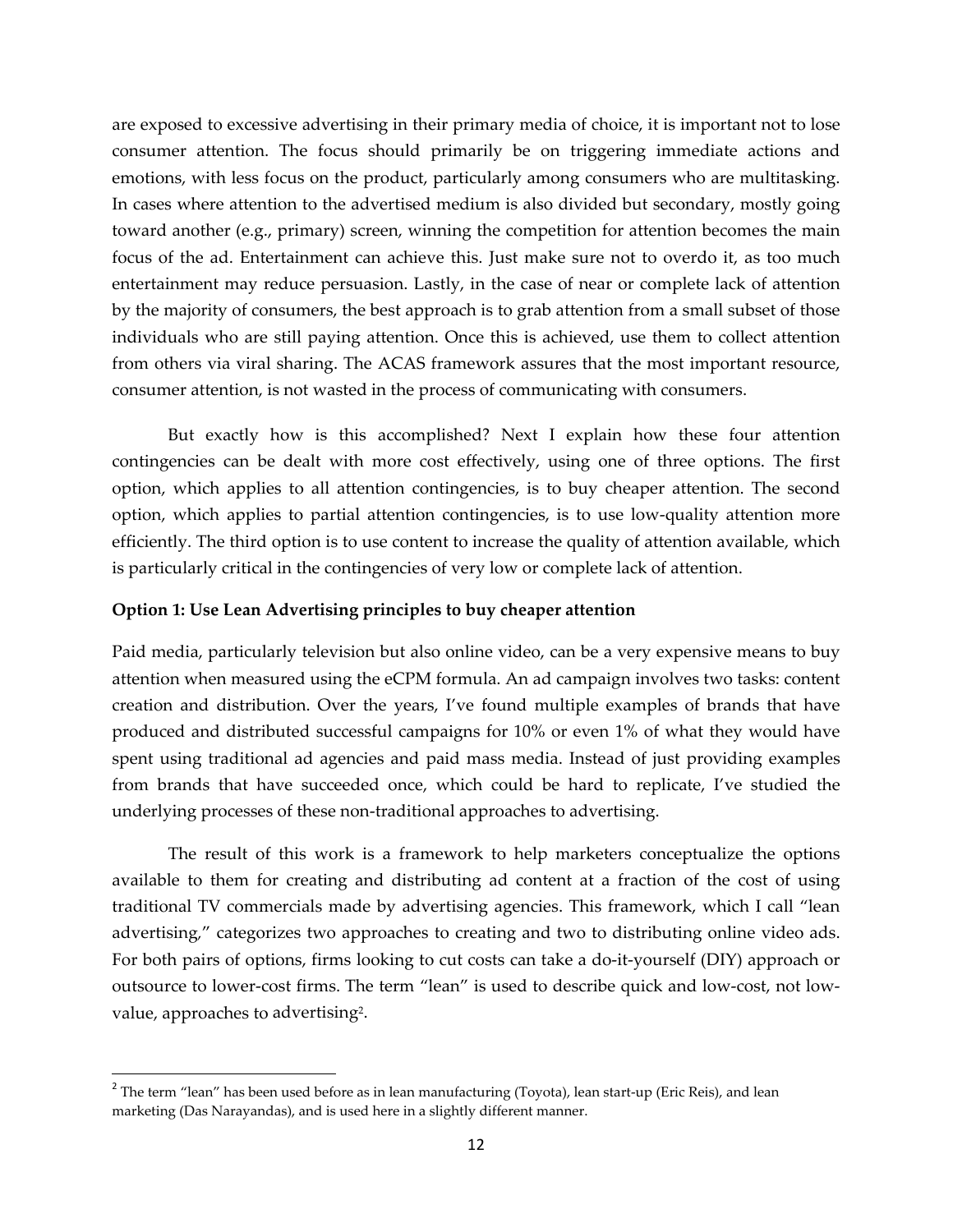The four options for practicing lean advertising are: create content yourself, outsource content creation, distribute content yourself, and outsource content distribution (see [22]). DIY content can be an extremely cheap way to create content. However, many firms quickly learn that creating quality content in‐house is challenging and time‐consuming. For these reasons, some have opted to outsource content creation. Dozens of crowdsourcing companies such as eYeka and Tongal have appeared with the proposition to quickly and cheaply creating high‐ quality ads using a network of professionals or skilled amateurs. But high‐quality content is not enough—lean distribution matters as well. Companies can again choose to do it themselves or to outsource. DIY distribution is generally done using so-called inbound marketing tools such as Hubspot, a web analytics tool that helps track the level of incoming attention from various ad placements, such as a firm's webpage, Facebook, and Twitter. Outsourcing distribution, on the other hand, involves hiring digital agencies such as Mekanism that tap into huge online audiences through relationships with appropriate influencer networks. Other similar agencies help firms with limited resources, such as start-ups or small businesses, build or buy cheaper attention in the marketplace. Those with tiny budgets can take the DIY route, others with higher budgets can opt to outsource to cheaper service providers.

Practicing lean advertising is not without its own challenges, which include higher variability in the success rate and possibly higher overhead maintenance costs. Despite that, the potential savings can range from 50% to 90%, a significantly reduction in the cost to advertise without incurring a commensurate reduction in quality. Surprisingly, even large firms such as Coca‐Cola and P&G have been using these principles. They have learned that digital media and new digital agencies can be valuable resources for rapidly building brands on a limited budget—the core of lean advertising.

# **Option 2: Create ads to work under low levels of attention**

A second option is to use attention more effectively, particularly when the quality of attention purchased is low—for instance, when 72% of viewers are avoiding your TV ad, as in the Scapino example. In the last few years, consumers have increased, not decreased, the time they spend watching television content. This would sound like good news for advertisers, except for two caveats. First, while attention time dedicated to TV content has been rising, this is not the case for attention to TV ads. Second, when consumers are watching TV they are increasingly dividing their attention between the TV set and other devices, particularly portable computers and mobile devices. A recent study showed that as much as 40% of time watching TV is spent on such media multitasking activities, and this behavior is quickly becoming more common.

While some argue that multitasking is not a bad thing, as people can pay attention to multiple stimuli simultaneously, much of the physiological study on attention has shown this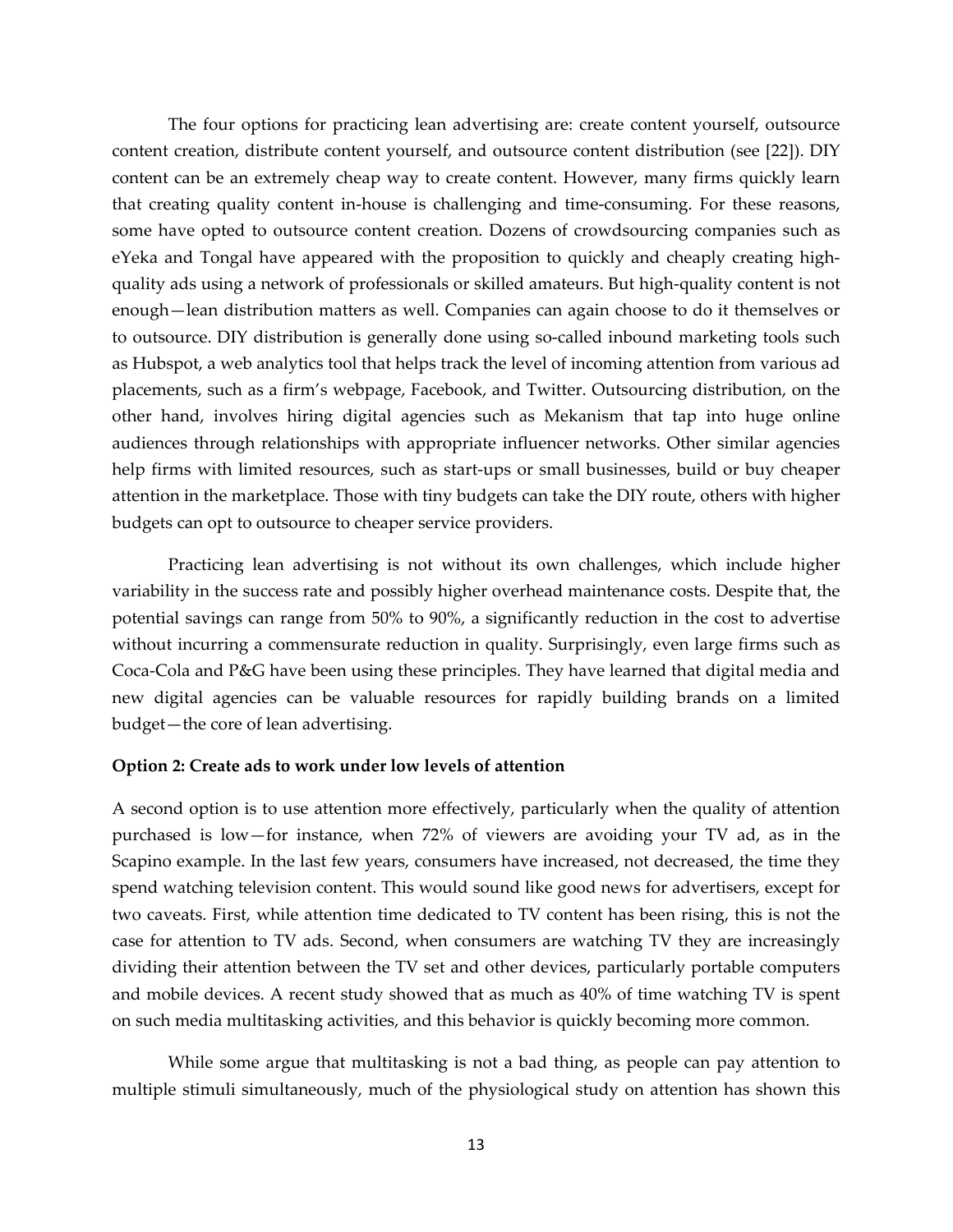not to be the case. In reality, people switch back and forth between two or more stimuli and their working memory needs to keep track of all events and integrate them (see [23]). This suggests that advertisers should worry about media multitasking. Despite that, there might be a new opportunity for advertisers to benefit from this trend. Collaborating with other researchers (see [24]), I posed the question: if a sizable portion of TV viewers are indeed multitasking by going online, should advertisers create entirely different ads from the ones currently used (which were created to work under undivided attention)? If so, what are the features of the ads that are most effective in these low and non‐captive levels of attention? Further, if ads can get TV viewers to seek out a company's message on these other platforms, i.e., quickly go to the brand's website and drive them to make a purchase, then this clearly represents a new and fantastic opportunity to use attention captured on TV to trigger incremental sales online ([25]).

To answer these questions, we built a massive dataset and coded the content of nearly 1,400 unique ads of 22 brands aired more than 374,000 times on various programs and TV channels during the course of 2010, the year tablet sales skyrocketed. We focused on five industries, which represent \$4.2 billion in TV ad expenditures in the U.S. and accounted for most of the e-commerce that year. The industries were apparel (Target, Macy's, etc.), telecom (AT&T, Verizon, Sprint), travel (Southwest, Expedia, etc.), pizza (Pizza Hut, Domino's, etc.), and online services and content (Netflix, eHarmony, etc.). To measure the effect of TV ads on online behavior immediately after an ad was aired, we matched TV advertising data with the website visits and online purchases of 100,000 participants on a second-by-second basis.



We classified ads into four types. An ad could be a direct-response ad with a productfocus, intended to showcase particular products and features. It could have an action‐focus, intended to induce an action such as search, visit, or buy. These two ads are intended to induce immediate behavior. The other two ad types, known as brand image ads, are intended to change attitudes. Ads with an imagery‐focus make use of stunning images and sensory stimulation, whereas emotion‐focus ads engage by evoking specific emotions. See Exhibit 8.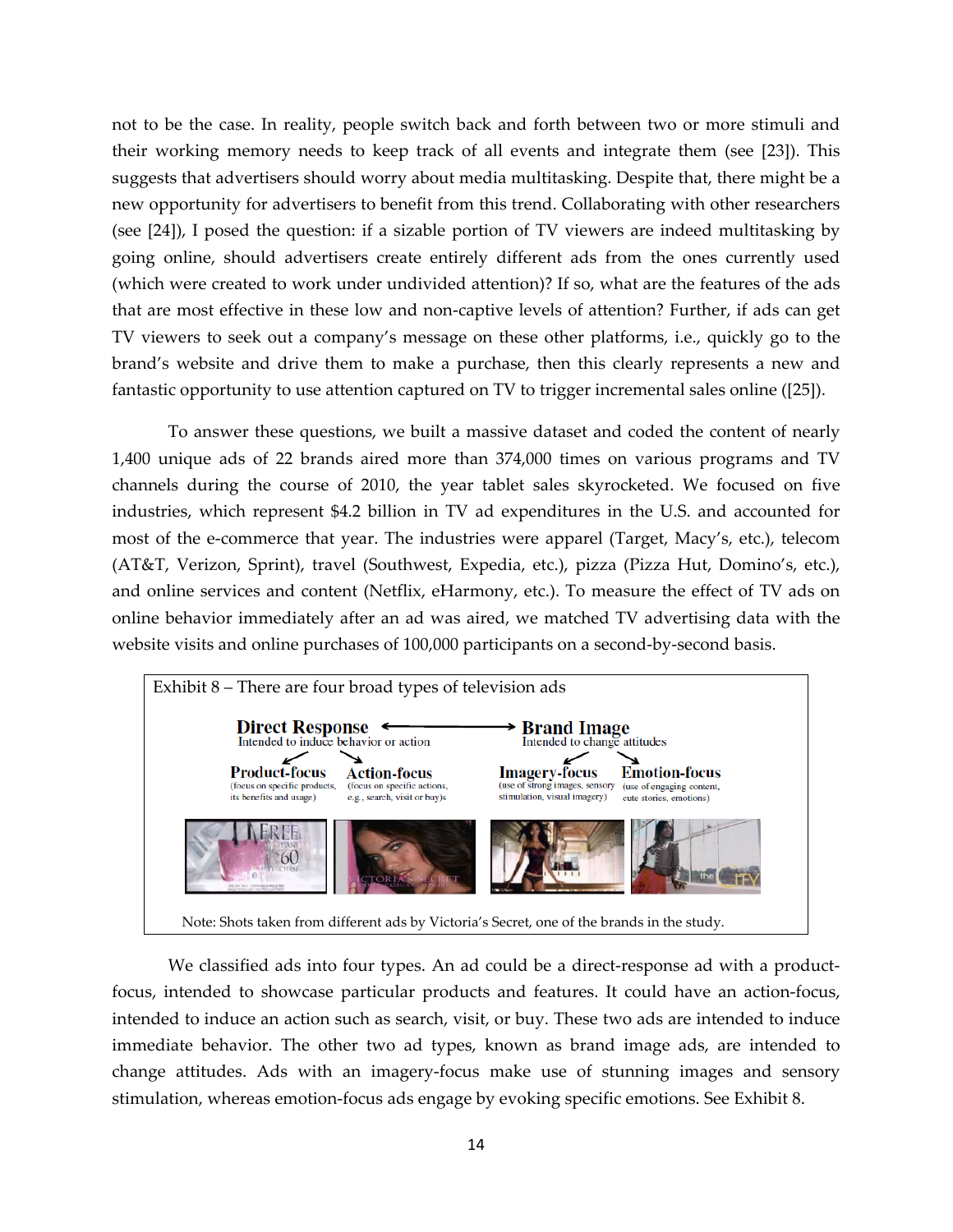What we found was quite surprising. First, among multitaskers, the imagery-focus ads are the least effective of all four ad types in terms of driving online purchases. They don't increase the number of people that visit the brand's website and actually *reduce* the likelihood

that TV viewers momentarily purchase any product. Imagery‐focus ads are known to be among the most traditionally effective types of TV ads because they are good at engaging viewers with strong visuals. But it is precisely this effect on engagement that makes viewers pay greater attention to the TV rather than switching attention to a lower and self‐paced media such as the Internet. Among the best ads to drive multitaskers to the brand's website are action‐focus ads. It turns out those ads that urge people to go online (versus those that do not)



actually accomplish this to a great extent. The downside is these ads are not more persuasive than other ad types at getting people to make a purchase. For some brands, action‐focus ads can indirectly increase sales in the short term, particularly if the website is designed to complement the TV ad. This is the case of a Target ad urging people to go online. Within two minutes of the ad appearing on TV, there was a 30% spike in direct website visits by those who typed target.com and indirect visits by those who used a search engine (see Exhibit 9).

One of our most surprising findings was that no single ad type can accomplish both tasks of increasing the number of visitations to the website *and* the number of purchases. By using only one type of TV ad, managers can achieve one or the other, but not both benefits. Product- and emotion-focus ads carry similar impact, though emotion-focus ads are a bit more effective. Both ad types increase the number of purchases online, but also result in fewer total visits to the website. In other words, people who decide to visit the brand's website are more inclined to purchase but the ad itself does not increase a TV viewer's desire to visit the website immediately. It turns out that a focus on product or brand can be persuasive when consumers eventually decide to shop, but it does not motivate multitaskers to act impulsively.

So what does all this mean for advertisers? Well, it depends on what product you are selling, on your brand, and on your audience. If you sell online and have a reason to believe that you are advertising to a multitasking audience, then TV ads that were created to operate under high levels of attention (such as imagery‐focus ads) will not work. This is the case for young viewers, as they multitask most of the time, and for older viewers, who multitask early in the morning and in the evening. In these cases, one should opt for action‐focus ads regardless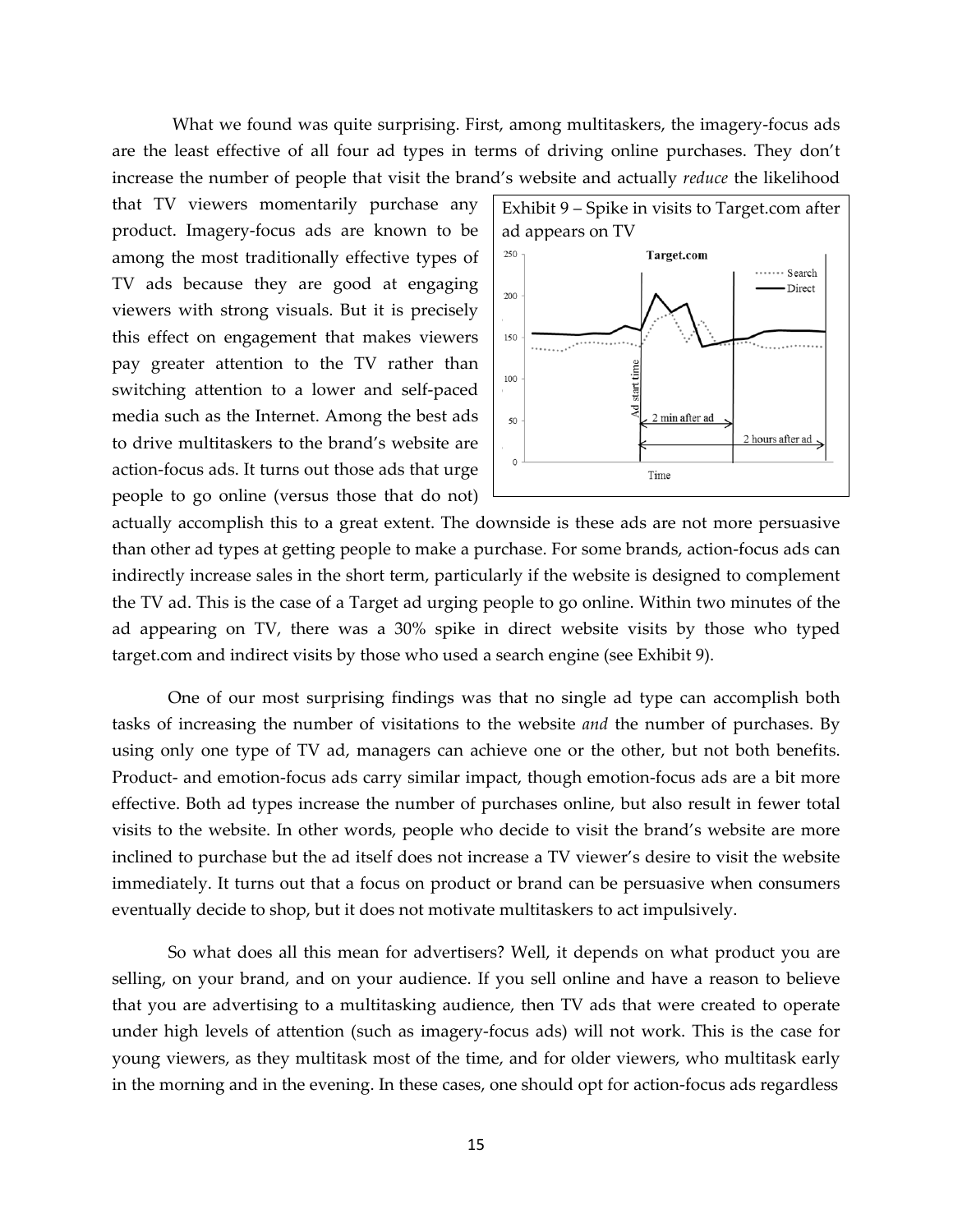of the brand or industry. One thing media multitaskers are adept at is acting quickly to do something new. We found that brands in all the categories analyzed can increase online sales using this type of ad. The other type of ad that increases online sales for the majority of brands is emotion‐focus. Emotions are great triggers for action if executed well. If using product‐focus ads, caution should be exercised, as we find that many brands can increase online sales but many other brands, such as Amazon.com, get lower sales when using this type of ads. Exhibit 10 shows the impact of each type of



ad on online sales for various brands studied. As the figure shows, brands such as Amazon and eHarmony, a dating website, have a stronger incentive to use particular types of ad content. For them, choosing the appropriate creative execution can mean the difference between higher or lower online sales. For brands in other industries, such as Papa John's, a pizza delivery chain, the type of ad used doesn't matter as much.

 Importantly, advertisers can benefit from the increasing trend of consumers engaging in media multitasking by crafting more appropriate ads. Lower attention is not necessarily bad news for advertisers as long as they target the most effective ad content to the appropriate audience, and use the TV ad as a springboard for consumers to engage with the brand online and ultimately make a purchase.

#### **Option 3: Develop ads that increase the level of attention**

Not all brands have short and simple 30‐second messages that can be effectively communicated to people with divided attention. Some messages require heightened and sustained attention to be understood. The third option for marketers is to use ad content with a dual purpose: first increase attention and then convert it into persuasion. Entertainment and social messages are generally used with these goals. Next, I explain two research projects that look at how content could be used to increase attention, either from the viewer herself or from her acquaintances.

In a collaborative project, I tested 82 ads for beverage, confectionary, and alcohol brands containing various levels of humor and non‐humor entertainment. With consent, I recorded viewers' reactions to the entertainment content in these ads by filming their faces while they watched ads at home or at work. I then used face-tracking technology to detect grins, smiles,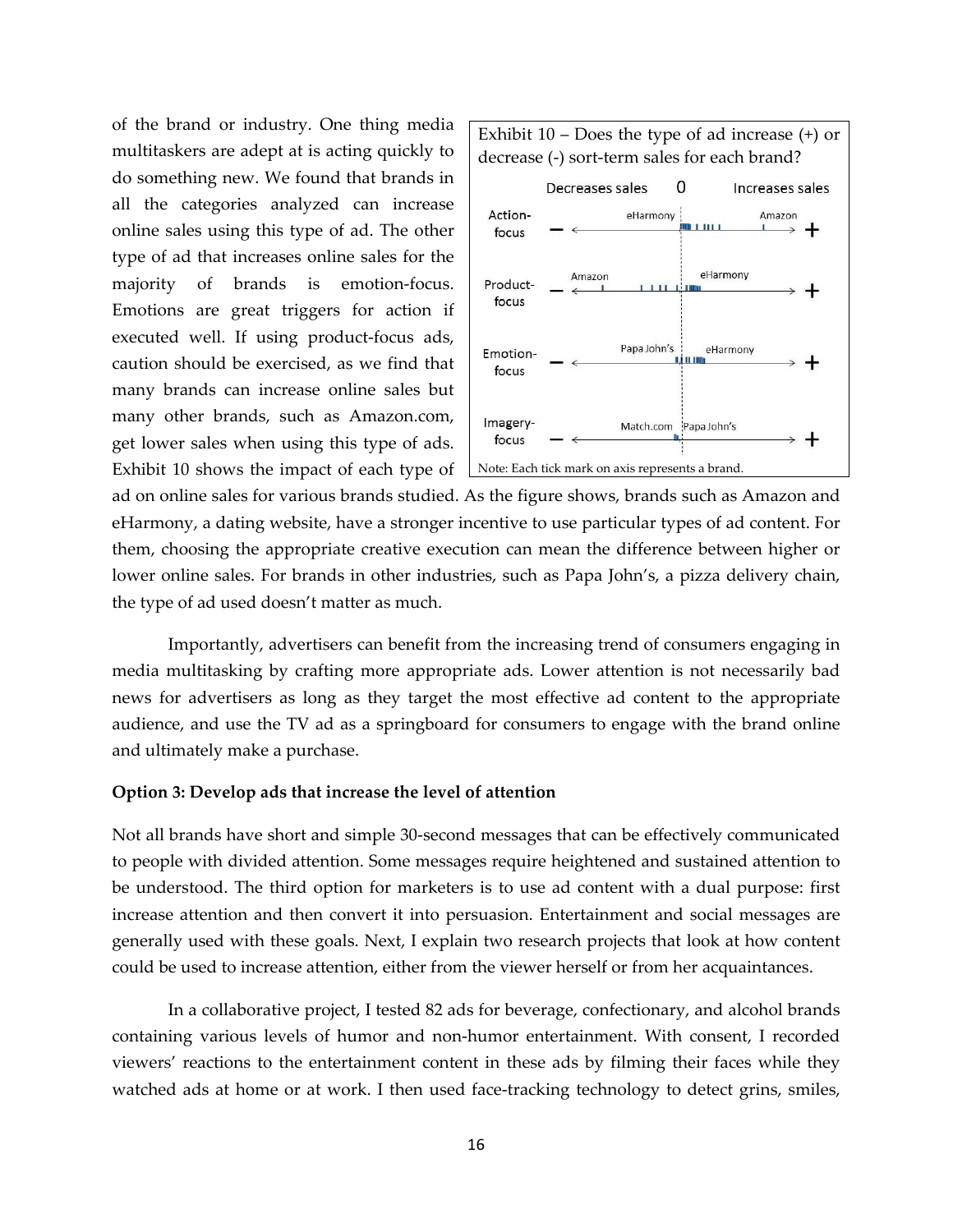and laughter (for details, see [26]). Using data from almost 5,000 ad exposures, I measured the total amount of entertainment experienced throughout the ad and related that to each person's decision of whether or not to fully watch the ad and their intent to purchase the product.

Unsurprisingly, I found that the more the viewer was entertained the more she was likely to view the ad until the end. More surprising was that for those who watched the ad until

the end, the more they were entertained, the higher their intent to purchase the product—but only up to a certain point, after which *more* entertainment led to *fewer* purchases. Exhibit 11 shows three ads by Pepsi in the 2011 Super Bowl. "Catch" evoked low entertainment among the viewers and had low viewing rates (18%) and low purchase intent (13th percentile). "Love Hurts" was much more entertaining and garnered more views (45%) and very high purchase (77th percentile). "First Date" was by far the most entertaining and more viewers



watched it to the end (81%) but the average intent to purchase Pepsi dropped (22nd percentile).

 Using entertainment to create more engaging TV ads always helps to attract attention but deters persuasion after some point, as excessive attention paid to entertainment competes with attention to the brand's message. Thus, when using entertainment in TV ads, advertisers should balance the two goals of increasing attention and persuading consumers. Going too far in the former might come at the expense of the latter. Earning attention *always* comes at a price.

In the other project, I looked at ads from a wide range of industries, including packaged goods, financial services, retail, apparel, electronics, etc. The goal was to understand why some ads get so much attention online that they even end up being shared, thereby earning attention from others in addition to the original viewer. Similarly to the prior study, I showed a sample of ads to consumers and used face‐tracking to assess reactions to humor by tracking expressions of joy and surprise. This time I also gave consumers a personality questionnaire before the ads. For each ad shown they were allowed to view or skip it and, if they viewed, they could share the ad with few (termed selective sharing) or multiple (termed broad sharing) acquaintances. I expected that the ads for brands people liked or with which they were already familiar would be more likely to be viewed until the end. Indeed that is what I found. Twenty‐five percent of the explanatory power in the decision to view an ad could be attributed to brand‐related attributes. Yet for sharing, selectively or broadly, the brand did not matter as much. This means that an ad of an unfamiliar brand is just as likely as a familiar one to be shared if it gets viewed.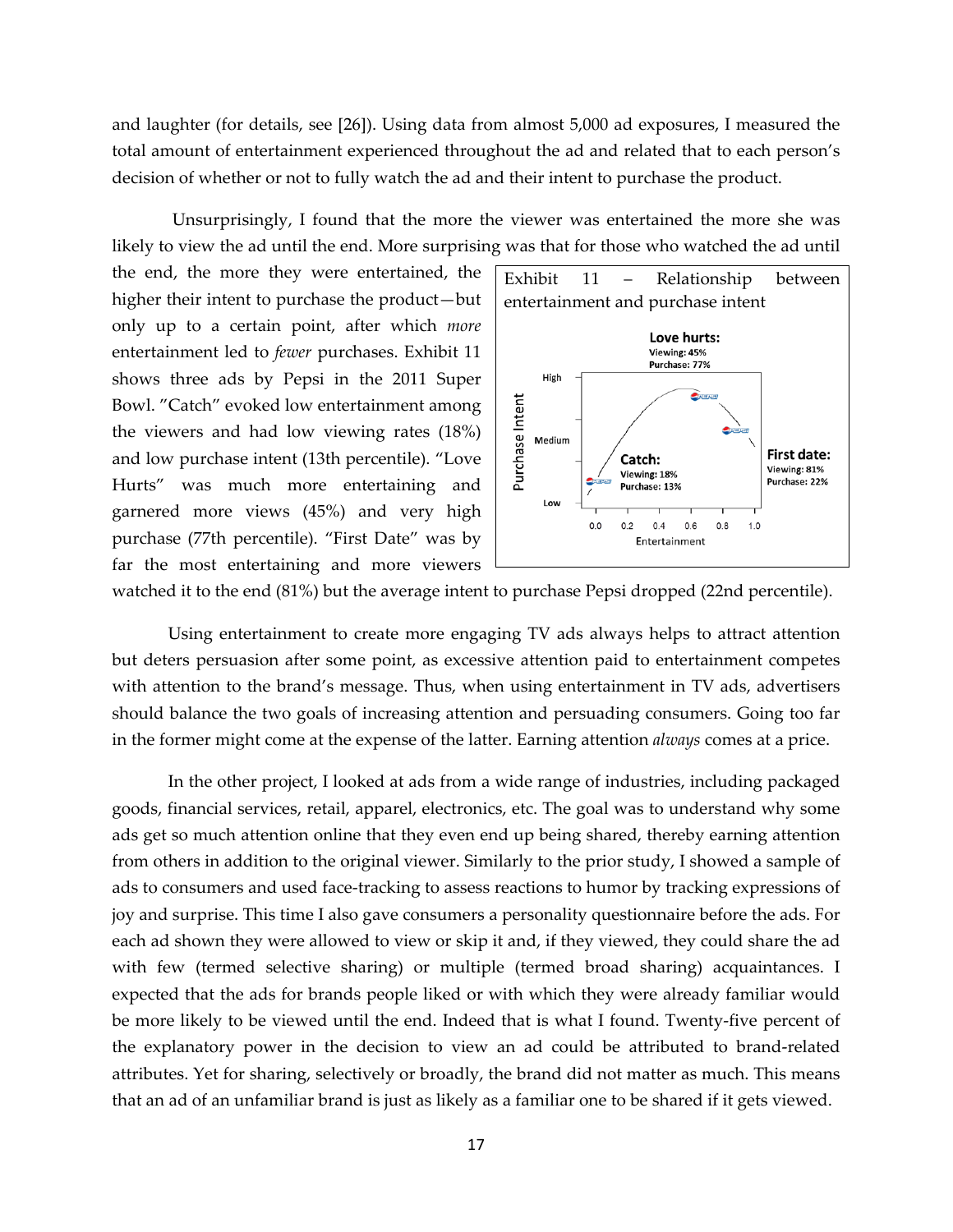In terms of emotional content, feelings of joy and surprise are important to explain viewing as well as sharing. In fact, emotions explain between 20% and 30% of variations in viewing and sharing rates (see how in [27]). Completely unexpected was that viewers' personality would have such a strong influence on sharing, particularly broad sharing. Personality of the sender accounts for the majority of explanatory



power, 34%, in the broad sharing stage with no influence in the viewing stage. Other individual and content factors account for the rest. As Exhibit 12 shows, for ads to go viral, which requires them to both be viewed and shared, emotions are critical. But to trigger broad sharing, the sender's personality is particularly important.

Which personality traits are related to high sharing? As expected, extroverted (versus introverted) people are more likely to share an ad, and they are more likely to share it broadly with many people. Counter to expectations, self-directed people (versus others-directed) are more likely to share ads and to do so broadly. We found that the ads that were highly shared got in the hands of self‐interested people, those focused on themselves as opposed to others. I did find that some viewers shared funny ads altruistically, some of the time. But by and large, the majority of views originated from a sharer with a high degree of self‐interest. When it comes to propagating viral ads, anyone with the "right" personality can be an influencer. The ads most shared also had a special characteristic; they used content that enabled the self-interested person to benefit personally and gain some element of social capital from the act of sharing. For example, these ads boosted the sharer's social status by allowing them to communicate their values to others, to foster a tribal relationship based on an inside joke, to be seen as someone with privileged access to good content, or even to show that they were the center of attention (see examples in Exhibit 13). The marketer's challenge is to know which social motivator to use for their target audience and brand.

When marketers stop asking "what do I want to achieve from the advertisement?" and start asking "what can my consumers achieve if they share the advertisement?" they then start the process of creating truly consumer-centered advertising, that which benefits the consumer's social needs. Only after that is secured can marketers start thinking about themselves (remember the conceptual model: consumer's needs come first; then, after attention is secured, the firm's needs come second). I have termed the process of creating content that allows for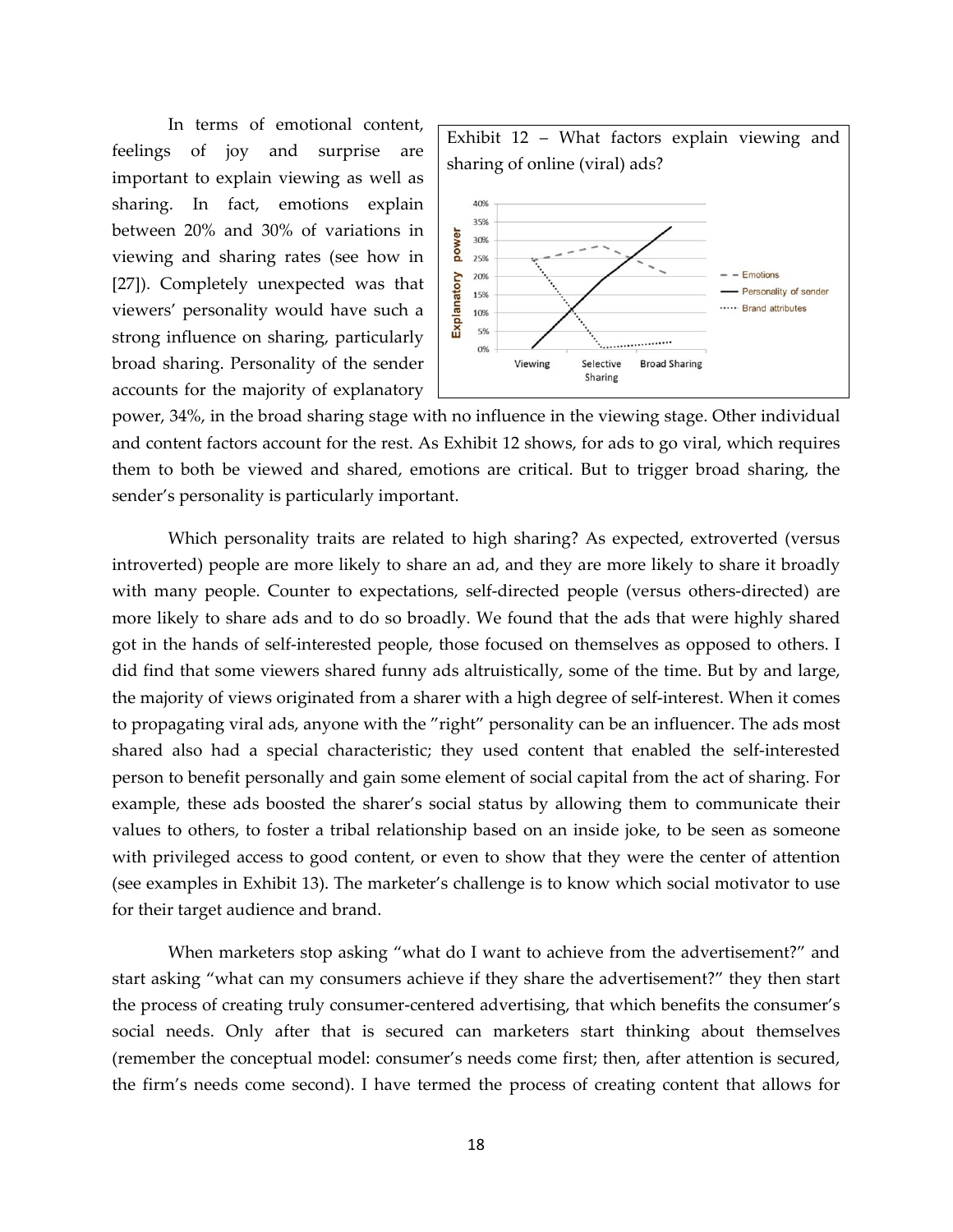mutual benefit, of both the consumer and the advertiser, "advertising symbiosis*.*" I presented its core tenets at the Cannes Lions 2013 Advertising Festival, considered the Oscars of advertising (see [28]). In ecology, symbiosis refers to the co-existence of two species that benefit from each other's presence by self-interestedly taking care of their own needs. In Advertising Symbiosis, the marketer has to understand the consumer's needs and create content that allows the consumer to benefit personally, not from wanting to help the brand but by acting in her own self-interest. After all, the consumer owns her attention and the payoff of satisfying her social needs is that she pays back with her own attention (by viewing) and the attention of her acquaintances (by sharing). Lastly, it is important that brands remain self-interested by making sure they achieve their own persuasion goals, or else they risk providing free entertainment for audiences that will never consider their products.



# **Buying cheaper attention or increasing its impact?**

If the cost of attention is rising, one obvious solution is to find cheaper attention. This might be challenging if the quality of attention is efficiently factored into its market price. However, Lean Advertising shows how non‐standard approaches can be used to find attention that is almost as good as that of premium media at a fraction of the cost. The trade‐off is that they might be less reliable than traditional media, where audience sizes are more predictable. Another option is to increase the yield of attention, i.e., the rate of conversion from attention to persuasion. This requires either improving ad content to work efficiently at the low levels of attention "bought" in the market, such as when viewers are multitasking, or using the principles of Viral Ad Symbiosis to increase these low attention levels in the market.

Using a simple model of advertising, in which exposure to ad content leads to attention and attention leads to persuasion, I show in Exhibit 14 how the three options above can increase advertising effectiveness. For simplicity, assume that traditional advertising works by buying attention at a market price, say 100 units of attention (@) per \$1 spent. Option 1, buying cheaper attention, involves reducing this cost, say by half. The result, assuming a conversion of attention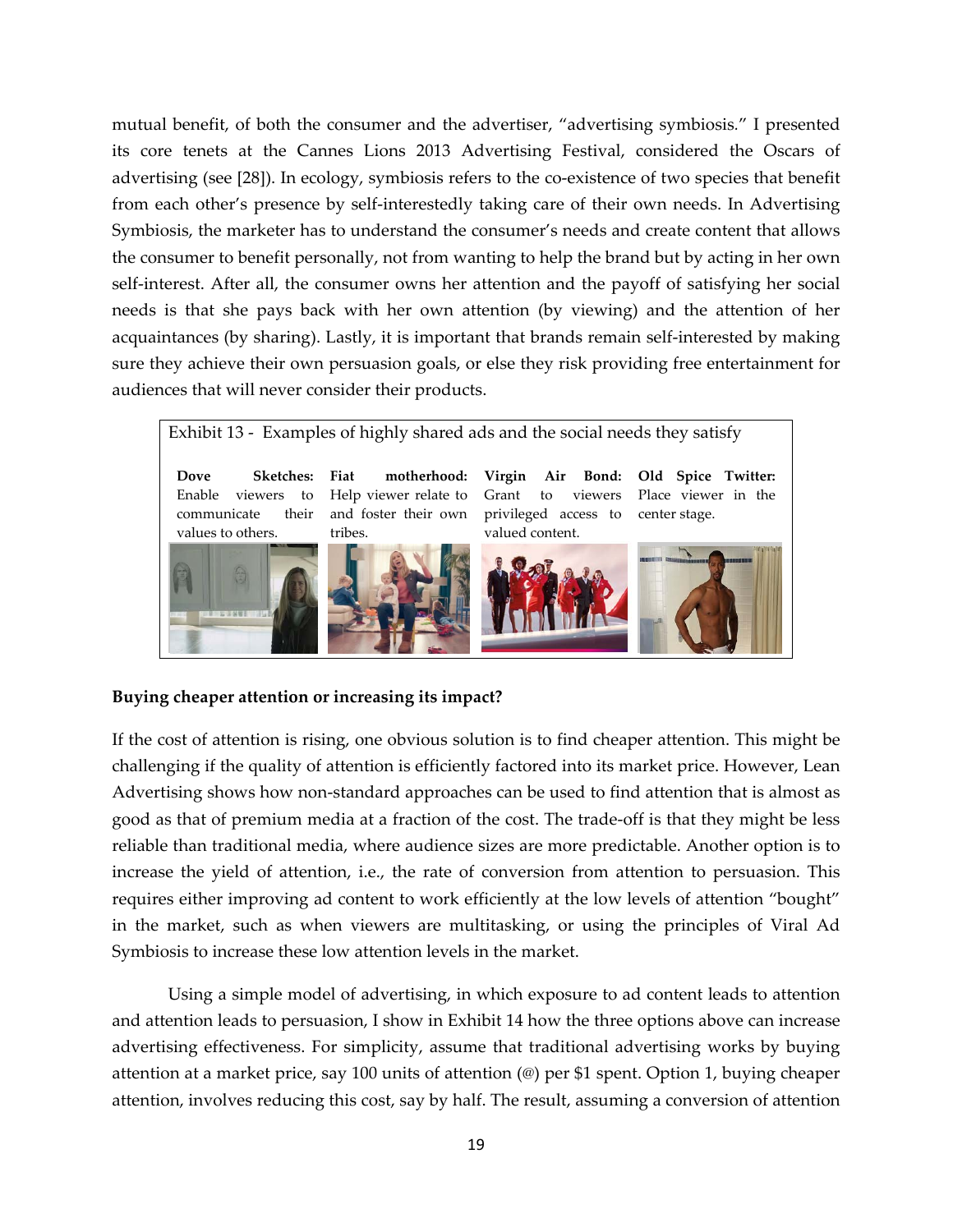to sales in the persuasion stage at a rate of \$0.10 per each @, would generate a greater return on investment as compared to traditional advertising. Option 2 does not require cheaper attention at the first stage but instead a more efficient conversion of attention at the persuasion stage, using ads tailored to work well with low attention. This would also result in a higher return. Option 3 entails increasing the capturing of attention at the first stage by using ads that gain more attention than what was paid for, also securing a better return. Here, using ad symbiosis principles to "pay" sharers with content that satisfies their social needs can significantly increase the rate of success in what would otherwise be a very risky approach. These options can increase the sales impact of adverting, either by shifting focus to acquiring cheaper attention or by creating tailored ads to work more effectively in contexts of low attention.

|                                                                        | A                                | B<br>$=$<br>$\times$               | $\subset$   |  |  |  |  |
|------------------------------------------------------------------------|----------------------------------|------------------------------------|-------------|--|--|--|--|
| Options:                                                               |                                  |                                    | Revenue per |  |  |  |  |
|                                                                        | $Exposure \rightarrow Attention$ | Attention $\rightarrow$ Persuasion | \$1 spent   |  |  |  |  |
| Traditional advertising                                                | $100 \omega / $1$                | \$0.10 / @                         | \$10        |  |  |  |  |
| 1. Buy cheaper attention                                               | $100 \omega / $0.5$              | \$0.10 / @                         | \$20        |  |  |  |  |
|                                                                        |                                  |                                    |             |  |  |  |  |
| 2. Create ads that are                                                 | $100 \omega / $1$                | $$0.10 / \frac{1}{2}$ @            | \$20        |  |  |  |  |
| effective in low attention                                             |                                  |                                    |             |  |  |  |  |
| 3. Create ads that                                                     | $50@ + 100@ / $1$                | \$0.10 / @                         | \$15        |  |  |  |  |
| increase attention bought                                              |                                  |                                    |             |  |  |  |  |
| Note: Bold stands for different impact versus traditional advertising. |                                  |                                    |             |  |  |  |  |

Exhibit 14 – Calculation of how units of attention,  $\omega$ , are purchased (A) and converted into sales (B) for traditional versus the three proposed options to counter the rising cost of attention.

# **Summary**

The quality of consumer attention has been falling for decades. Consumers have lost interest in the information content of ads as they can access more and better information on‐demand on the web. In addition, the price of high quality attention has skyrocketed, increasing as much as nine‐fold in the last two decades. Marketers have responded by advertising more to compensate for this, or by pursuing other means, such as price promotions, to acquire customers. This has adverse effects on both current profits and future revenues. A better solution is to find cheaper attention or increase its conversion into sales. Novel approaches such as Lean Advertising and Viral Ad Symbiosis can help to mitigate the rising cost of attention. Ultimately, in order to effectively manage this valuable resource, marketers will need to tailor their advertising strategies to the attention contingently available to them. This paper shows how to achieve this through the Attention‐contingent Advertising Strategy and lays out the fundamental principles of the *Economics of Attention*, an emerging field.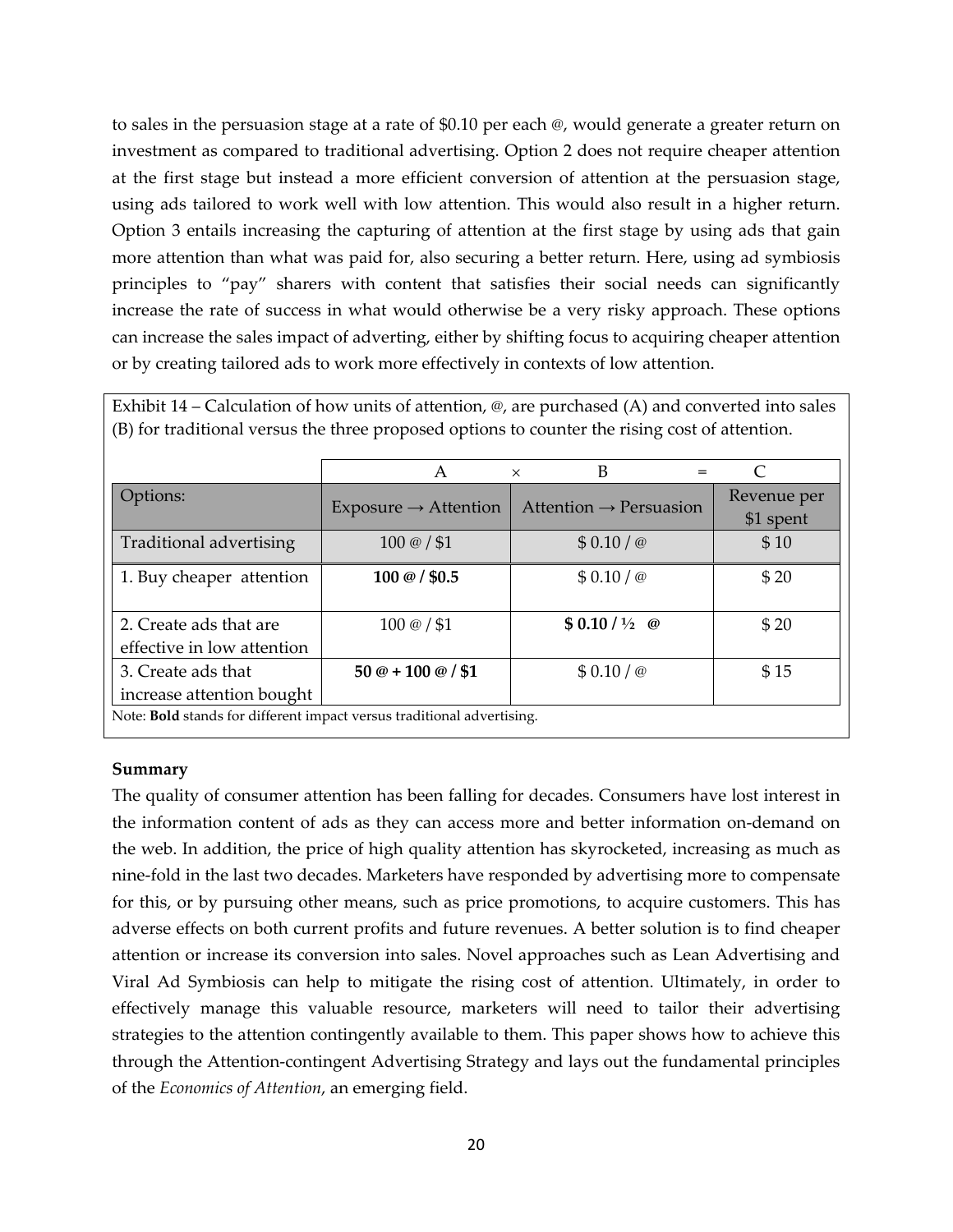# **References**

- [1] http://en.wikipedia.org/wiki/James\_Vicary
- [2] Anand, Bharat and Ron Shachar. "Advertising, the matchmaker." The RAND Journal of Economics 42.2 (2011): 205‐245.
- [3] Bagwell, Kyle. "The Economic Analysis of Advertising." Handbook of Industrial Organization 3 (2007): 1701‐1844.
- [4] Silk, Alvin J., Lisa R. Klein, and Ernst R. Berndt. "Intermedia substitutability and market demand by national advertisers." Review of Industrial Organization 20.4 (2002): 323-348.
- [5] Chandon, Pierre, J. Wesley Hutchinson, Eric T. Bradlow, and Scott H. Young. "Does In-Store Marketing Work? Effects of the Number and Position of Shelf Facings on Brand Attention and Evaluation at the Point of Purchase.ʺ Journal of Marketing 73 (2009): 1‐17.
- [6] Teixeira, Thales, Michel Wedel, and Rik Pieters. "Moment‐to‐Moment Optimal Branding in TV Commercials: Preventing Avoidance by Pulsing," Marketing Science, 29 (5) (2010): 783– 804.
- [7] Nielsen, "Global Trust in Advertising and Brand Messages," (2013) available at http://www.nielsen.com/us/en/reports/2013/global-trust-in-advertising-and-brand-messages.html.
- [8] http://www.nytimes.com/2005/04/08/business/media/08adco.html?\_r=0.
- [9] Hurman, James. The Case for Creativity. (2011) Aut Media, Auckland, NZ.
- [10] Gabaix, Xavier, and Augustin Landier. "Why Has CEO Pay Increased So Much?" Quarterly Journal of Economics, February (2008): 49‐100.
- [11] http://gaia.adage.com/images/random/0908/Commercial‐Ratings%20White%20Paper.pdf
- [12] http://adage.com/article/digital/viewability‐half‐online‐ads/242026/
- [13] Farris, Paul W., and Douglas C. West. "A Fresh View of the Advertising Budget Process." in The SAGE Handbook of Advertising, ed. Gerard J. Tellis and Tim Ambler. London: SAGE (2007): 316‐333.
- [14] Tellis, Gerard J., Rajesh Chandy, and Pattana Thaivanich. "Decomposing the Effects of Direct Advertising: Which Brand Works, When, Where, and How Long?" Journal of Marketing Research 37.1 (2000): 32‐46.